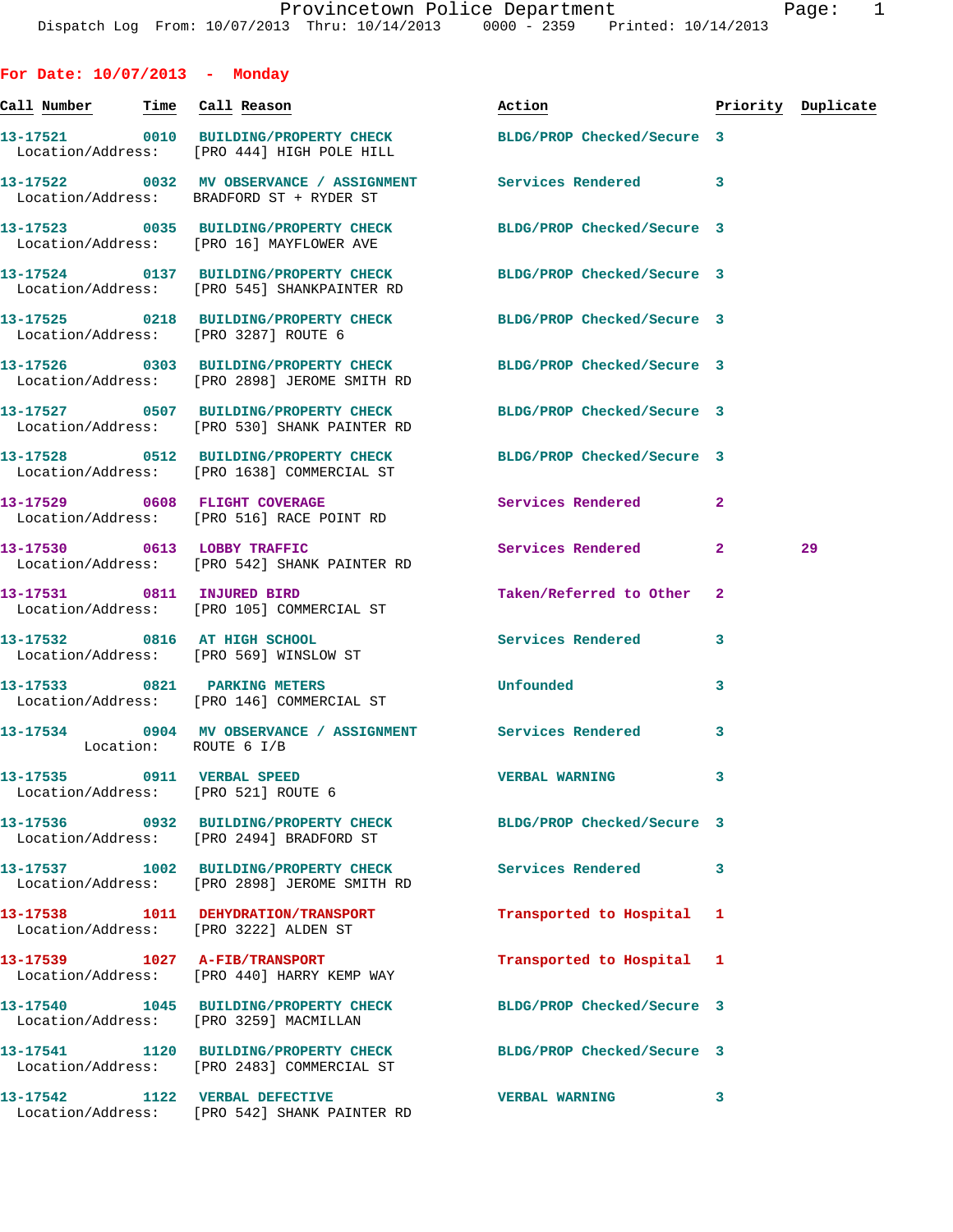|                                                         | Dispatch Log From: 10/07/2013 Thru: 10/14/2013 0000 - 2359 Printed: 10/14/2013                                    | Provincetown Police Department | Page: 2        |
|---------------------------------------------------------|-------------------------------------------------------------------------------------------------------------------|--------------------------------|----------------|
|                                                         | 13-17543 1137 RESIDENTIAL ALARM BLDG/PROP Checked/Secure 1<br>Location/Address: [PRO 619] CREEK HILL RD           |                                |                |
|                                                         | 13-17544 1141 PARK, WALK & TALK 1141 CONTROLLER Services Rendered 2<br>Location/Address: [PRO 223] COMMERCIAL ST  |                                |                |
|                                                         | 13-17545 1214 AT HIGH SCHOOL<br>Location/Address: [PRO 569] WINSLOW ST                                            | Services Rendered              | $\mathbf{3}$   |
|                                                         | 13-17546 1240 PARK, WALK & TALK<br>Location/Address: [PRO 223] COMMERCIAL ST                                      | Services Rendered              | $\mathbf{2}$   |
|                                                         | 13-17547   1257   HEART ATTACK/TRANSPORT   IT ansported to Hospital 1   Location/Address: [PRO 516] RACE POINT RD |                                |                |
|                                                         | 13-17548 1305 ALARM - FIRE<br>Location/Address: [PRO 3670] SHANK PAINTER RD                                       | Unfounded                      | 1              |
|                                                         | 13-17549 1335 BREAKWATER ASSIST<br>Location/Address: [PRO 106] COMMERCIAL ST                                      | Unfounded                      | $\mathbf{2}$   |
|                                                         | 13-17550 1349 PARKED MV COMPLAINT<br>Location/Address: [PRO 968] CUDWORTH ST                                      | Unfounded                      | 3              |
|                                                         | 13-17551 1355 FOUND LICENSE/MONEY 1 Services Rendered 3<br>Location/Address: [PRO 3650] BRADFORD ST               |                                |                |
| Location/Address: [PRO 564] BAYBERRY                    | 13-17552 1410 BUILDING/PROPERTY CHECK BLDG/PROP Checked/Secure 3                                                  |                                |                |
|                                                         | 13-17553 1514 MEDICAL EMERGENCY 1 PATIENT REFUSAL 1<br>Location/Address: WINTHROP ST + COMMERCIAL ST              |                                |                |
|                                                         | 13-17554 1527 BUILDING/PROPERTY CHECK BLDG/PROP Checked/Secure 3<br>Location/Address: [PRO 2898] JEROME SMITH RD  |                                |                |
|                                                         | 13-17555 1543 FLIGHT COVERAGE<br>Location/Address: [PRO 516] RACE POINT RD                                        | Services Rendered 2            |                |
|                                                         | 13-17556 1606 MEDICAL EMERGENCY<br>Location/Address: [PRO 564] BAYBERRY AVE                                       | Transported to Hospital 1      |                |
|                                                         | 13-17557 1636 PARK, WALK & TALK<br>Location/Address: [PRO 2113] COMMERCIAL ST                                     | Services Rendered              |                |
| Location/Address: BRADFORD ST                           | 13-17558 1719 MV OBSERVANCE / ASSIGNMENT Services Rendered                                                        |                                | 3              |
|                                                         | 13-17559 1733 FLIGHT COVERAGE<br>Location/Address: [PRO 516] RACE POINT RD                                        | No Action Required             | $\mathbf{2}$   |
|                                                         | 13-17560 1744 PARK, WALK & TALK<br>Location/Address: [PRO 204] COMMERCIAL ST                                      | Services Rendered              | $\overline{2}$ |
|                                                         | 13-17561 1836 BUILDING/PROPERTY CHECK BLDG/PROP Checked/Secure 3<br>Location/Address: [PRO 1778] SHANKPAINTER RD  |                                |                |
| 13-17562 1857 MV COMPLAINT<br>Location/Address: ROUTE 6 |                                                                                                                   | <b>GONE ON ARRIVAL</b>         | $\mathbf{2}$   |
|                                                         | 13-17563 1920 BUILDING/PROPERTY CHECK BLDG/PROP Checked/Secure 3<br>Location/Address: [PRO 16] MAYFLOWER AVE      |                                |                |
|                                                         | 13-17564 2003 BUILDING/PROPERTY CHECK BLDG/PROP Checked/Secure 3<br>Location/Address: [PRO 175] COMMERCIAL ST     |                                |                |
| 13-17565 2007 MV STOP                                   | Location/Address: [PRO 72] PROVINCELANDS RD                                                                       | VERBAL WARNING 3               |                |
|                                                         | 13-17566 2015 BUILDING/PROPERTY CHECK BLDG/PROP Checked/Secure 3                                                  |                                |                |

Location/Address: [PRO 306] COMMERCIAL ST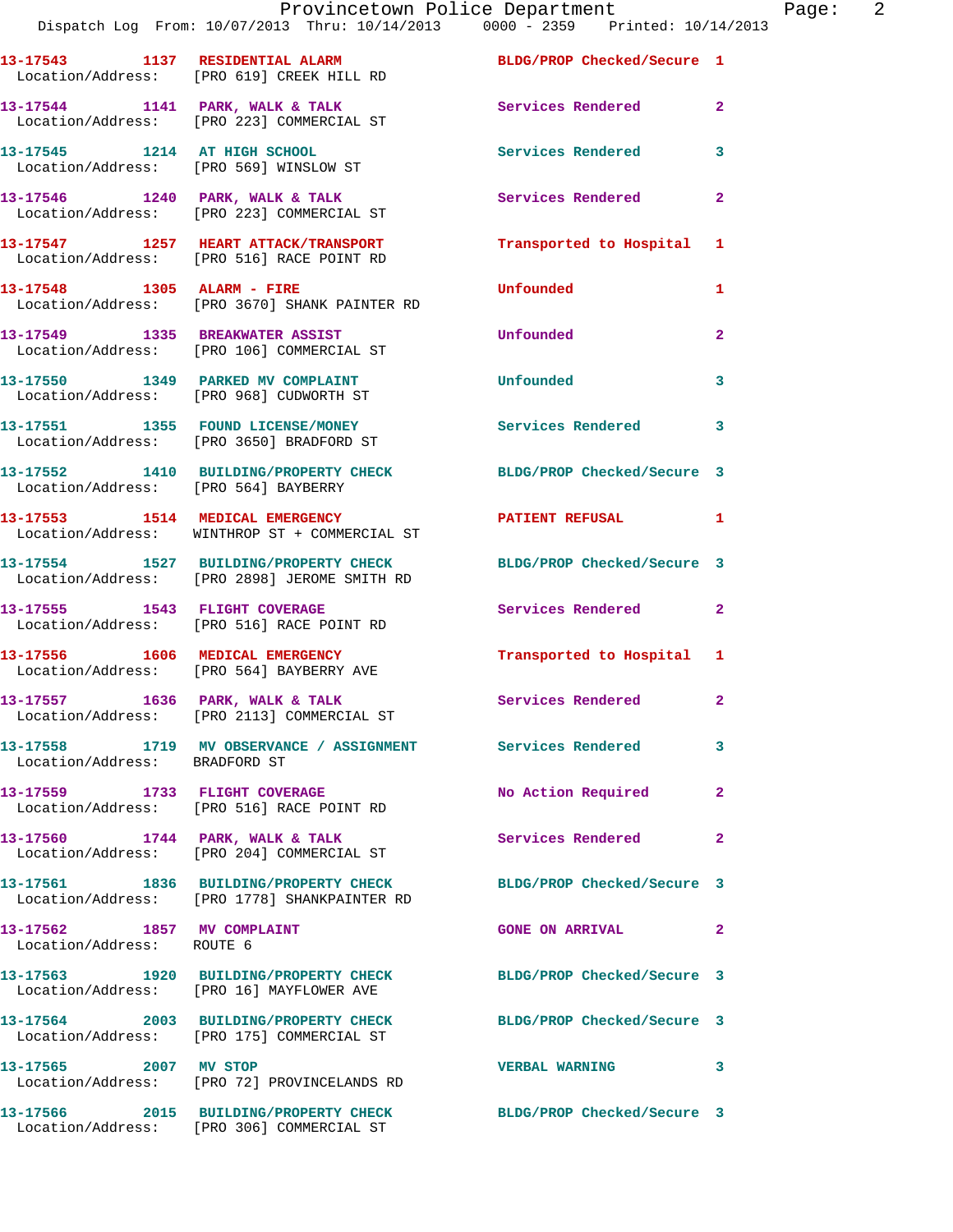|                                        | Dispatch Log From: 10/07/2013 Thru: 10/14/2013 0000 - 2359 Printed: 10/14/2013                                         | Provincetown Police Department |              | Page: 3 |  |
|----------------------------------------|------------------------------------------------------------------------------------------------------------------------|--------------------------------|--------------|---------|--|
|                                        | 13-17567 2017 PARK, WALK & TALK Services Rendered 2<br>Location/Address: [PRO 3085] COMMERCIAL ST                      |                                |              |         |  |
| Refer To Arrest: 13-241-AR             | 13-17568 2114 DISTURBANCE<br>Location/Address: [PRO 357] COMMERCIAL ST                                                 | Arrest(s) Made                 | 1            |         |  |
|                                        | 13-17569 2348 BUILDING/PROPERTY CHECK BLDG/PROP Checked/Secure 3<br>Location/Address: [PRO 2483] COMMERCIAL ST         |                                |              |         |  |
| For Date: $10/08/2013$ - Tuesday       |                                                                                                                        |                                |              |         |  |
|                                        | 13-17570 0045 BUILDING/PROPERTY CHECK BLDG/PROP Checked/Secure 3<br>Location/Address: [PRO 2898] JEROME SMITH RD       |                                |              |         |  |
|                                        | 13-17571 0138 LOBBY TRAFFIC<br>Location/Address: [PRO 542] SHANK PAINTER RD                                            | Services Rendered 2            |              | 15      |  |
|                                        | 13-17572 0227 BUILDING/PROPERTY CHECK<br>Location/Address: [PRO 545] SHANK PAINTER RD                                  | BLDG/PROP Checked/Secure 3     |              |         |  |
|                                        | 13-17573 0501 BUILDING/PROPERTY CHECK<br>Location/Address: [PRO 1638] COMMERCIAL ST                                    | BLDG/PROP Checked/Secure 3     |              |         |  |
|                                        | 13-17574 0512 BUILDING/PROPERTY CHECK Services Rendered 3<br>Location/Address: [PRO 521] ROUTE 6                       |                                |              |         |  |
|                                        | 13-17575 0614 FLIGHT COVERAGE<br>Location/Address: [PRO 516] RACE POINT RD                                             | Services Rendered              | $\mathbf{2}$ |         |  |
|                                        | 13-17576 0746 BUILDING/PROPERTY CHECK<br>Location/Address: [PRO 2898] JEROME SMITH RD                                  | BLDG/PROP Checked/Secure 3     |              |         |  |
|                                        | 13-17577 0818 AT HIGH SCHOOL<br>Location/Address: [PRO 569] WINSLOW ST                                                 | Services Rendered 3            |              |         |  |
|                                        | 13-17578 0818 MV OBSERVANCE / ASSIGNMENT Services Rendered 3<br>Location/Address: SHANK PAINTER RD + CAPTAIN BERTIE RD |                                |              |         |  |
| 13-17579 0824 COURT RUN                | Location/Address: [PRO 542] SHANK PAINTER RD                                                                           | Taken/Referred to Other 3      |              |         |  |
|                                        | 13-17580 0925 NO-CONTACT COMPLAINT SPOKEN TO<br>Location/Address: [PRO 3670] SHANK PAINTER RD                          |                                | 3            |         |  |
|                                        | 13-17581 0934 PARK, WALK & TALK<br>Location: [PRO 3431] LOPES SQUARE                                                   | Services Rendered 2            |              |         |  |
|                                        | 13-17582 0940 BUILDING/PROPERTY CHECK BLDG/PROP Checked/Secure 3<br>Location/Address: [PRO 571] ALDEN ST               |                                |              |         |  |
|                                        | 13-17583 1023 BUILDING/PROPERTY CHECK Services Rendered 3<br>Location/Address: [PRO 391] COMMERCIAL ST                 |                                |              |         |  |
| Location/Address: [PRO 3287] ROUTE 6   | 13-17584 1035 BUILDING/PROPERTY CHECK BLDG/PROP Checked/Secure 3                                                       |                                |              |         |  |
|                                        | 13-17585 1040 BUILDING/PROPERTY CHECK Services Rendered 3<br>Location/Address: [PRO 106] COMMERCIAL ST                 |                                |              |         |  |
|                                        | 13-17586 1118 VERBAL 1-WAY<br>Location/Address: [PRO 106] COMMERCIAL ST                                                | <b>VERBAL WARNING</b>          | 3            |         |  |
| Location/Address: [PRO 3259] MACMILLAN | 13-17587 1119 BUILDING/PROPERTY CHECK                                                                                  | BLDG/PROP Checked/Secure 3     |              |         |  |
| Location/Address: FRANKLIN ST          | 13-17588 1142 FOUND MA LICENSE                                                                                         | Services Rendered 3            |              |         |  |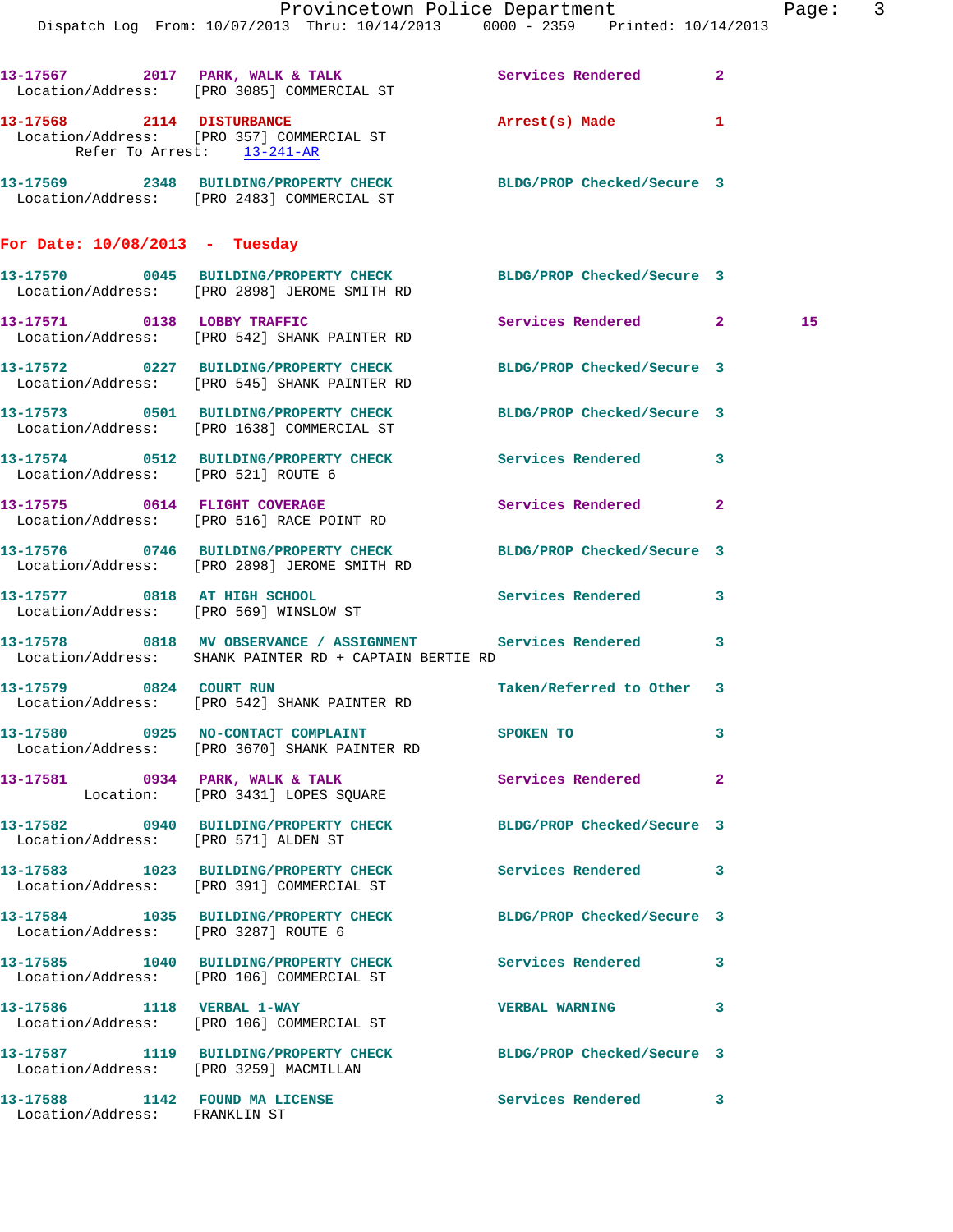|                                      | Dispatch Log From: 10/07/2013 Thru: 10/14/2013 0000 - 2359 Printed: 10/14/2013                                      | Provincetown Police Department              |                | Page:  4 |  |
|--------------------------------------|---------------------------------------------------------------------------------------------------------------------|---------------------------------------------|----------------|----------|--|
|                                      | 13-17589 1144 SHORTNESS OF BREATH/TRANSPORT Transported to Hospital 1<br>Location/Address: [PRO 440] HARRY KEMP WAY |                                             |                |          |  |
| 13-17590 1154 SERVICE CALL           | Location/Address: [PRO 683] ATKINS MAYO RD                                                                          | Services Rendered 3                         |                |          |  |
|                                      | 13-17591 1241 AT HIGH SCHOOL<br>Location/Address: [PRO 569] WINSLOW ST                                              | Services Rendered                           | 3              |          |  |
|                                      | 13-17592 1243 FOLLOW UP<br>Location/Address: [PRO 182] COMMERCIAL ST                                                | FOLLOW UP                                   | $\overline{a}$ |          |  |
|                                      | 13-17593 1246 PET PANTRY<br>Location/Address: [PRO 537] SHANK PAINTER RD                                            | Services Rendered 2                         |                |          |  |
|                                      | 13-17594 1347 BUILDING/PROPERTY CHECK BLDG/PROP Checked/Secure 3<br>Location/Address: [PRO 3317] CEMETERY RD        |                                             |                | 1        |  |
|                                      | 13-17595 1351 911 MISDIAL<br>Location/Address: [PRO 440] HARRY KEMP WAY                                             | <b>Unfounded</b>                            | $\mathbf{1}$   |          |  |
| Location: ROUTE 6 I/B                | 13-17596 1403 MV OBSERVANCE / ASSIGNMENT Services Rendered                                                          |                                             | 3              |          |  |
|                                      | 13-17597 1428 SERVICE CALL<br>Location/Address: [PRO 3277] SANDY HILL LN                                            | Services Rendered 3                         |                |          |  |
|                                      | 13-17598 1526 ANIMAL CALL<br>Location/Address: [PRO 542] SHANK PAINTER RD                                           | Services Rendered                           | 2 <sup>1</sup> | 1        |  |
|                                      | 13-17599 1529 ALARM - FIRE<br>Location/Address: [PRO 204] COMMERCIAL ST                                             | False Alarm <b>Exercise Service Service</b> | 1              |          |  |
|                                      | 13-17600 1543 HARASSMENT<br>Location/Address: [PRO 2343] BREWSTER ST                                                | SPOKEN TO                                   | $\mathbf{2}$   |          |  |
|                                      | 13-17601 1552 DOMESTIC DISTURBANCE/ASSAULT SPOKEN TO<br>Location/Address: [PRO 542] SHANK PAINTER RD                |                                             | $\mathbf{1}$   |          |  |
|                                      | 13-17602 1626 BUILDING/PROPERTY CHECK BLDG/PROP Checked/Secure 3<br>Location/Address: [PRO 2206] COMMERCIAL ST      |                                             |                |          |  |
|                                      | 13-17603 1703 D.O.T./MEDICAL EMERGENCY<br>Location/Address: [PRO 440] HARRY KEMP WAY                                | Transported to Hospital 1                   |                |          |  |
|                                      | 13-17604 1705 PARK, WALK & TALK<br>Location/Address: [PRO 3142] COMMERCIAL ST                                       | Services Rendered                           | $\overline{2}$ |          |  |
| 13-17605 1706 COMPLAINT              | Location/Address: OLD ANN PAGE WAY                                                                                  | SPOKEN TO                                   | 3              |          |  |
| Location/Address: BROWNE ST          | 13-17606 1806 FOUND WALLET-RETURNED                                                                                 | Services Rendered                           | 3              |          |  |
| Location/Address: [PRO 433] RYDER ST | 13-17607 1848 BUILDING/PROPERTY CHECK BLDG/PROP Checked/Secure 3                                                    |                                             |                |          |  |
|                                      | 13-17608 1912 ASSIST CITIZEN<br>Location/Address: [PRO 542] SHANK PAINTER RD                                        | Unfounded                                   | 3              |          |  |
|                                      | 13-17609 1929 FOUND BLACK IPHONE<br>Location/Address: [PRO 146] COMMERCIAL ST                                       | Services Rendered                           | 3              |          |  |
|                                      | 13-17610 1940 PARK, WALK & TALK<br>Location/Address: [PRO 105] COMMERCIAL ST                                        | Services Rendered                           | $\mathbf{2}$   |          |  |
|                                      | 13-17611 2025 BUILDING/PROPERTY CHECK BLDG/PROP Checked/Secure 3<br>Location/Address: [PRO 306] COMMERCIAL ST       |                                             |                |          |  |
|                                      | 13-17612 2122 ALARM - GENERAL<br>Location/Address: [PRO 1714] COMMERCIAL ST                                         | False Alarm                                 | 1              |          |  |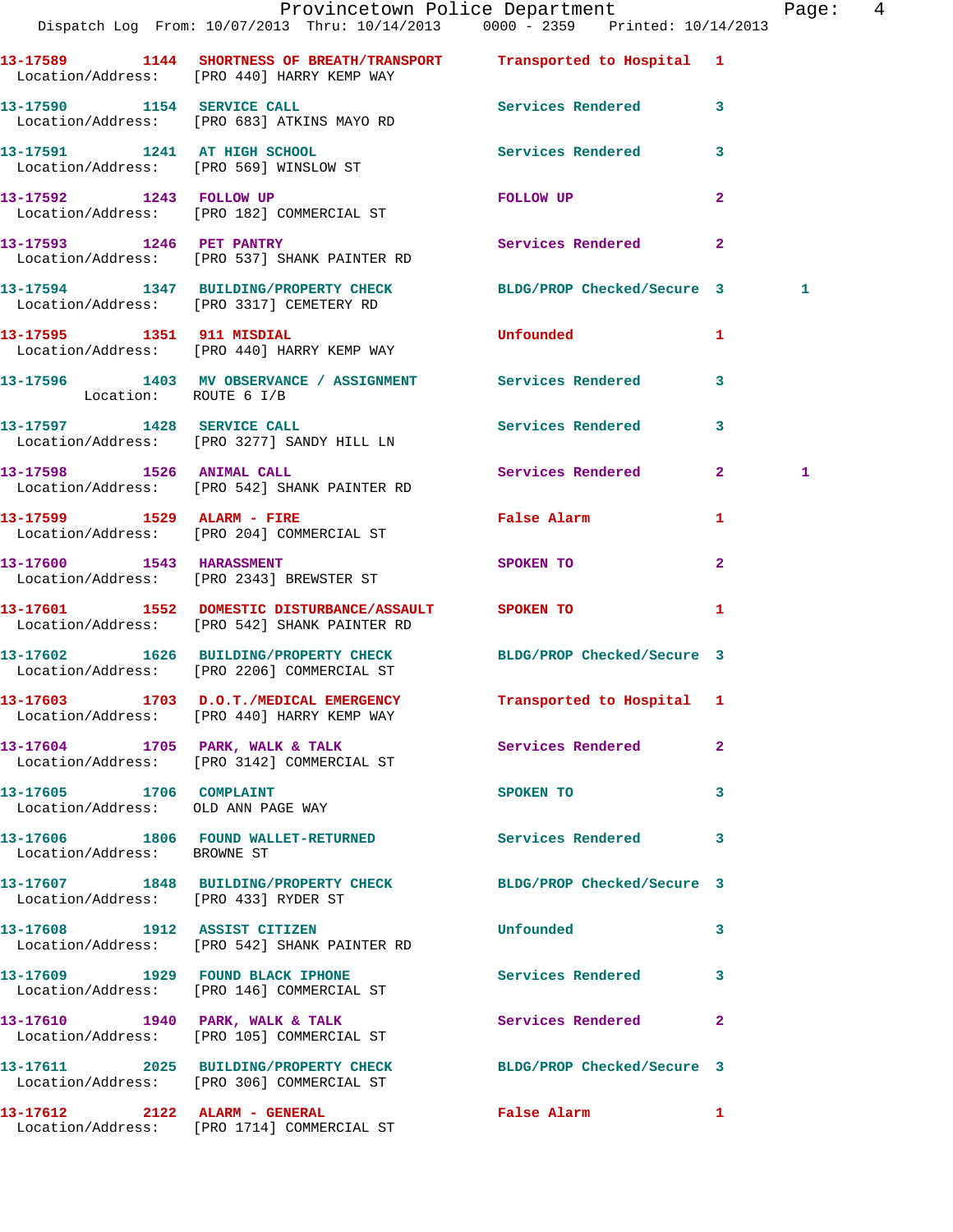Provincetown Police Department Page: 5 Dispatch Log From: 10/07/2013 Thru: 10/14/2013 0000 - 2359 Printed: 10/14/2013 13-17613 2331 DISTURBANCE Services Rendered 1 1 Location/Address: [PRO 1155] WINSLOW ST **For Date: 10/09/2013 - Wednesday 13-17614 0008 BUILDING/PROPERTY CHECK BLDG/PROP Checked/Secure 3**  Location/Address: [PRO 2206] COMMERCIAL ST **13-17615 0018 ASSIST CITIZEN Services Rendered 3**  Location/Address: [PRO 72] PROVINCELANDS RD **13-17616 0033 PARK, WALK & TALK No Action Required 2**  Location/Address: COMMERCIAL ST + JOHNSON ST **13-17617 0049 BUILDING/PROPERTY CHECK BLDG/PROP Checked/Secure 3**  Location/Address: [PRO 341] COMMERCIAL ST **13-17618 0052 DOT Transported to Hospital 1**  Location/Address: [PRO 3222] ALDEN ST **13-17619 0126 BUILDING/PROPERTY CHECK BLDG/PROP Checked/Secure 3**  Location/Address: [PRO 564] BAYBERRY **13-17620 0131 MV OBSERVANCE / ASSIGNMENT No Action Required 3**  Location/Address: SHANK PAINTER RD **13-17622 0353 BUILDING/PROPERTY CHECK BLDG/PROP Checked/Secure 3**  Location/Address: [PRO 2543] MACMILLAN **13-17623 0451 BUILDING/PROPERTY CHECK BLDG/PROP Checked/Secure 3**  Location/Address: [PRO 444] HIGH POLE **13-17624 0501 BUILDING/PROPERTY CHECK BLDG/PROP Checked/Secure 3**  Location/Address: [PRO 2520] PRINCE ST **13-17625 0555 WATER LEAK BLDG/PROP Checked/Secure 3**  Location/Address: [PRO 1180] COMMERCIAL ST **13-17626 0607 LOBBY TRAFFIC Services Rendered 2 17**  Location/Address: [PRO 542] SHANK PAINTER RD 13-17627 0624 TTY TEST CALL Services Rendered 1 Location/Address: [PRO 542] SHANK PAINTER RD **13-17628 0810 AT SCHOOL Services Rendered 3**  Location/Address: [PRO 569] WINSLOW ST **13-17629 0815 BUILDING/PROPERTY CHECK BLDG/PROP Checked/Secure 3**  Location/Address: [PRO 3287] ROUTE 6 **13-17630 0826 MV ACCIDENT Services Rendered 1**  Location/Address: [PRO 2479] ROUTE 6 **13-17631 0854 PET PANTRY Services Rendered 2**  Location/Address: [PRO 3296] SHANK PAINTER RD **13-17632 0905 MV OBSERVANCE / ASSIGNMENT Services Rendered 3**  Location/Address: HIGH POLE HL + BRADFORD ST **13-17633 0933 TOW/STREET SWEEP Vehicle Towed 2**  Location/Address: [PRO 319] COMMERCIAL ST

**13-17634 0941 ROAD HAZARD Services Rendered 2**  Location/Address: [PRO 2521] ROUTE 6 **13-17635 0945 HARASSMENT/THREAT SPOKEN TO 2**  Location/Address: [PRO 606] CONWELL ST **13-17636 1119 DISTURBANCE Unfounded 1**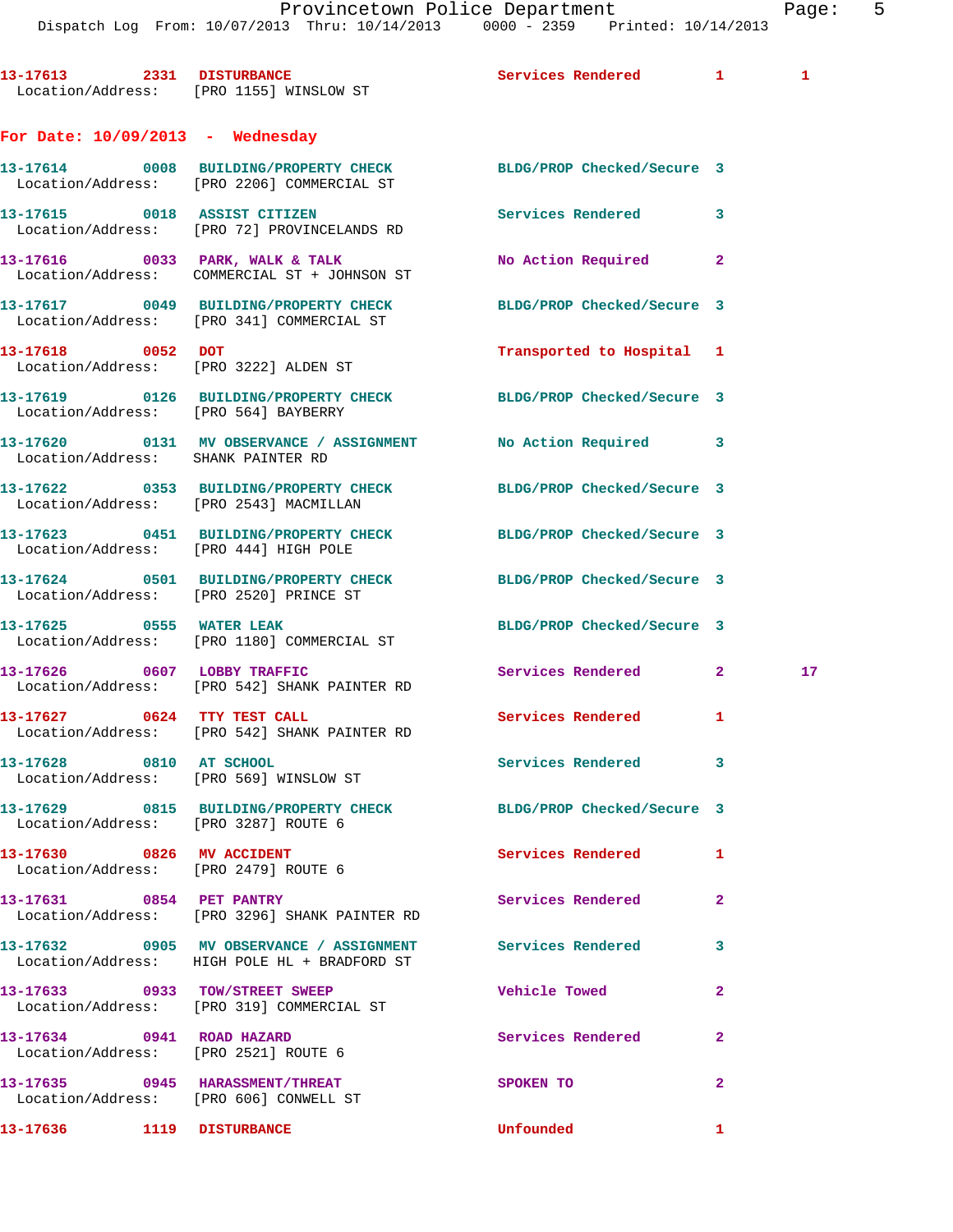|                                                                    |                                                                                      | Provincetown Police Department<br>Dispatch Log From: 10/07/2013 Thru: 10/14/2013 0000 - 2359 Printed: 10/14/2013 |                         | Page: | 6 |
|--------------------------------------------------------------------|--------------------------------------------------------------------------------------|------------------------------------------------------------------------------------------------------------------|-------------------------|-------|---|
|                                                                    | Location/Address: [PRO 3443] COMMERCIAL ST                                           |                                                                                                                  |                         |       |   |
|                                                                    | 13-17637 1121 MV ACCIDENT<br>Location/Address: [PRO 3405] COMMERCIAL ST              | Services Rendered 1                                                                                              |                         |       |   |
|                                                                    | 13-17638 1133 DECEASED GULL<br>Location/Address: [PRO 3259] MACMILLAN WHARF          | Services Rendered                                                                                                | $\mathbf{2}$            |       |   |
| Location/Address: [PRO 571] ALDEN ST                               |                                                                                      | 13-17640 1242 BUILDING/PROPERTY CHECK BLDG/PROP Checked/Secure 3                                                 |                         |       |   |
|                                                                    | 13-17641 1245 SYNCOPAL/TRANSPORT<br>Location/Address: [PRO 3442] COMMERCIAL ST       | Transported to Hospital 1                                                                                        |                         |       |   |
|                                                                    | 13-17642 1248 LOOSE DOG<br>Location/Address: [PRO 3421] COMMERCIAL ST                | Taken to Family/Guardian 2                                                                                       |                         |       |   |
|                                                                    | Location/Address: [PRO 1514] BRADFORD ST                                             | 13-17643 1325 FOUND WALLET/RETURNED Services Rendered 3                                                          |                         |       |   |
|                                                                    | 13-17644 1331 FOUND WALLET/RETURNED<br>Location/Address: [PRO 3296] SHANK PAINTER RD | <b>Services Rendered</b>                                                                                         | $\overline{\mathbf{3}}$ |       |   |
|                                                                    | 13-17645 1358 PARK, WALK & TALK<br>Location/Address: [PRO 3237] COMMERCIAL ST        | Services Rendered 2                                                                                              |                         |       |   |
|                                                                    | 13-17646 1359 FOLLOW UP<br>Location/Address: [PRO 269] COMMERCIAL ST                 | FOLLOW UP                                                                                                        | $\mathbf{2}$            |       |   |
|                                                                    | 13-17647 1608 LOST WALLET<br>Location/Address: [PRO 542] SHANK PAINTER RD            | <b>Services Rendered</b>                                                                                         | 3                       |       |   |
| Location/Address: [PRO 2513] ROUTE 6                               |                                                                                      | 13-17648 1618 MV OBSERVANCE / ASSIGNMENT Services Rendered                                                       | 3                       |       |   |
| Location/Address: [PRO 2513] ROUTE 6                               |                                                                                      | 13-17649 1620 MV OBSERVANCE / ASSIGNMENT Services Rendered                                                       | $\mathbf{3}$            |       |   |
| Location/Address: [PRO 571] ALDEN ST                               |                                                                                      | 13-17650 1622 BUILDING/PROPERTY CHECK BLDG/PROP Checked/Secure 3                                                 |                         |       |   |
| 13-17651 1635 VERBAL SPEED<br>Location/Address: [PRO 2513] ROUTE 6 |                                                                                      | <b>VERBAL WARNING</b>                                                                                            | $\mathbf{3}$            |       |   |
|                                                                    | 13-17652 1655 VERBAL MARKED LANES<br>Location/Address: [PRO 3430] COMMERCIAL ST      | <b>VERBAL WARNING</b>                                                                                            | 3                       |       |   |
| Location/Address: [PRO 2521] ROUTE 6                               |                                                                                      | 13-17653 1710 MV OBSERVANCE / ASSIGNMENT Services Rendered 3                                                     |                         |       |   |
| 13-17655 1715 DOG IN MV                                            | Location/Address: [PRO 346] COMMERCIAL ST                                            | Services Rendered                                                                                                | $\mathbf{2}$            | 4     |   |
|                                                                    | 13-17656 1829 PARK, WALK & TALK<br>Location: MASONIC AVE WEST                        | Services Rendered                                                                                                | $\mathbf{2}$            |       |   |
|                                                                    | 13-17657 1841 BUILDING/PROPERTY CHECK<br>Location/Address: [PRO 182] COMMERCIAL ST   | BLDG/PROP Checked/Secure 3                                                                                       |                         |       |   |
| 13-17658 1924 LOST WALLET                                          | Location/Address: [PRO 43] BRADFORD ST                                               | Services Rendered 3                                                                                              |                         |       |   |
|                                                                    | Location/Address: [PRO 2898] JEROME SMITH RD                                         | 13-17659 1938 BUILDING/PROPERTY CHECK Services Rendered                                                          | 3                       |       |   |
| 13-17660 2010 WELLFARE CHECK                                       | Location/Address: [PRO 3430] COMMERCIAL ST                                           | <b>Services Rendered</b>                                                                                         | 3                       |       |   |
|                                                                    |                                                                                      | 13-17661 2029 BUILDING/PROPERTY CHECK BLDG/PROP Checked/Secure 3                                                 |                         |       |   |

Location/Address: [PRO 3287] ROUTE 6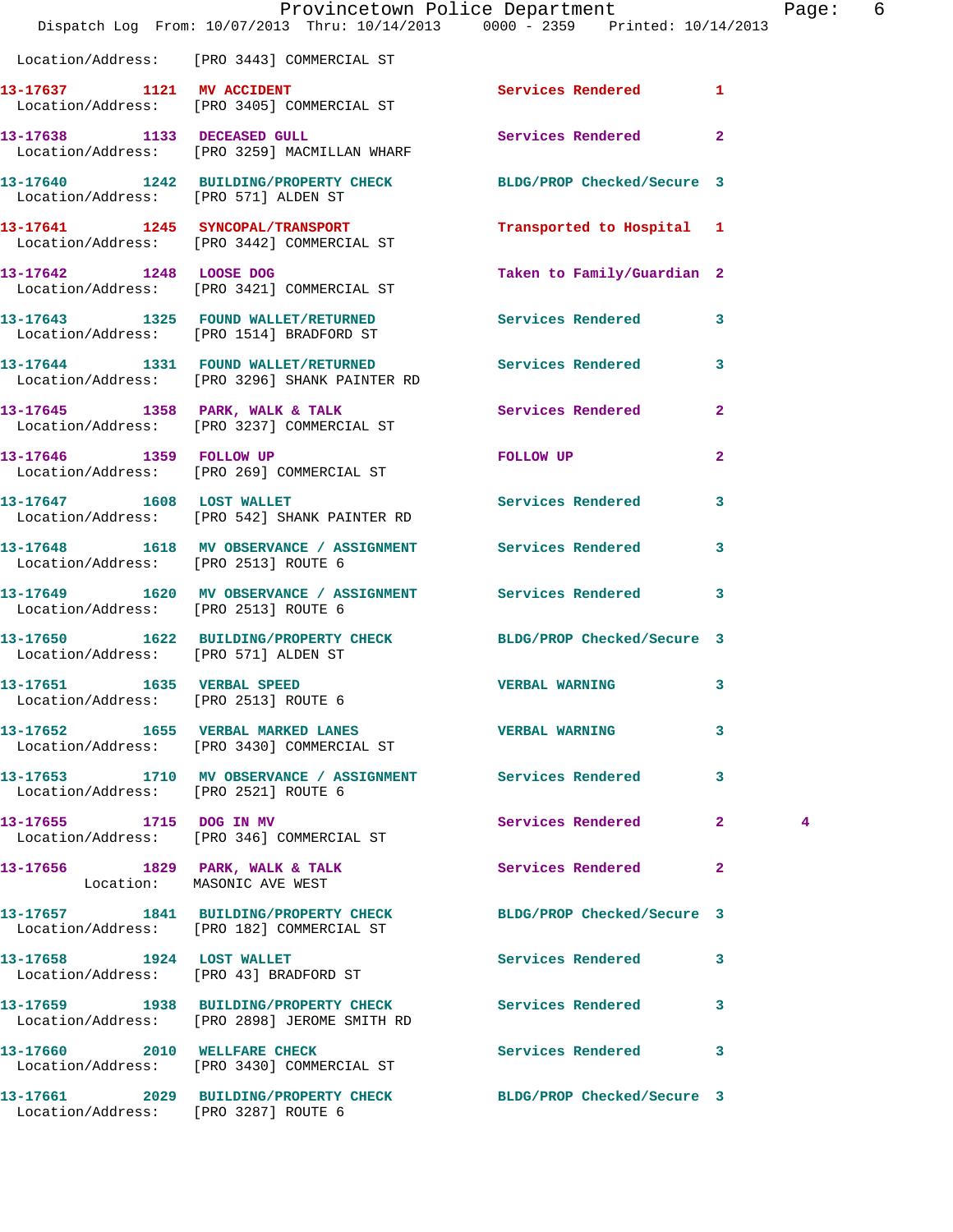| Location/Address: [PRO 2] ALDEN ST                         | 13-17662 2035 BUILDING/PROPERTY CHECK                                                                    | BLDG/PROP Checked/Secure 3 |              |
|------------------------------------------------------------|----------------------------------------------------------------------------------------------------------|----------------------------|--------------|
|                                                            | 13-17663 2038 MV OBSERVANCE / ASSIGNMENT Services Rendered<br>Location/Address: HOWLAND ST + BRADFORD ST |                            | 3            |
| 13-17664 2045 MV STOP                                      | Location/Address: HOWLAND ST + HARRY KEMP WAY                                                            | <b>VERBAL WARNING</b>      | 3            |
|                                                            | 13-17665 2118 MEDICAL EMERGENCY<br>Location/Address: [PRO 1741] COMMERCIAL ST                            | <b>PATIENT REFUSAL</b>     | $\mathbf{1}$ |
|                                                            | 13-17666 2139 ALARM - FIRE<br>Location/Address: [PRO 3670] SHANK PAINTER RD                              | False Alarm                | 1            |
| 13-17667 2156 COMPLAINT                                    | Location/Address: [PRO 399] COMMERCIAL ST                                                                | SPOKEN TO                  | 3            |
| 13-17668 2258 FOLLOW UP                                    | Location/Address: [PRO 43] BRADFORD ST                                                                   | Services Rendered          | $\mathbf{2}$ |
|                                                            | 13-17669 2325 BUILDING/PROPERTY CHECK<br>Location/Address: [PRO 2483] COMMERCIAL ST                      | BLDG/PROP Checked/Secure 3 |              |
| Location/Address: [PRO 2543] MACMILLAN                     | 13-17670 2327 BUILDING/PROPERTY CHECK                                                                    | BLDG/PROP Checked/Secure 3 |              |
|                                                            | 13-17671 2335 BUILDING/PROPERTY CHECK<br>Location/Address: [PRO 3317] CEMETERY RD                        | BLDG/PROP Checked/Secure 3 |              |
|                                                            | 13-17672 2336 BUILDING/PROPERTY CHECK<br>Location/Address: [PRO 3318] CEMETERY RD                        | BLDG/PROP Checked/Secure 3 |              |
| 13-17673 2341 MV STOP<br>Location/Address: JEROME SMITH RD |                                                                                                          | <b>VERBAL WARNING</b>      | 3            |
| Location/Address: CONWELL ST                               | 13-17674 2344 MV OBSERVANCE / ASSIGNMENT Services Rendered 3                                             |                            |              |
| Location/Address: [PRO 444] HIGH POLE                      | 13-17675 2354 BUILDING/PROPERTY CHECK BLDG/PROP Checked/Secure 3                                         |                            |              |
| For Date: $10/10/2013$ - Thursday                          |                                                                                                          |                            |              |
|                                                            | 13-17676  0006 MV OBSERVANCE / ASSIGNMENT Services Rendered<br>Location/Address: [PRO 2577] BRADFORD ST  |                            | 3            |
| 13-17677 0013 ALARM - GENERAL                              | Location/Address: [PRO 43] BRADFORD ST                                                                   | <b>False Alarm</b>         | 1            |
| 13-17678 0024 ASSIST CITIZEN                               | Location/Address: BRADFORD ST + CENTER ST                                                                | Services Rendered 3        |              |
|                                                            |                                                                                                          | BLDG/PROP Checked/Secure 3 |              |
|                                                            | 13-17680 0051 BUILDING/PROPERTY CHECK<br>Location/Address: [PRO 2494] BRADFORD ST                        | <b>Services Rendered</b>   | $\mathbf{3}$ |
|                                                            | 13-17681 0114 BUILDING/PROPERTY CHECK<br>Location/Address: [PRO 391] COMMERCIAL ST                       | BLDG/PROP Checked/Secure 3 |              |
|                                                            | 13-17682 0133 BUILDING/PROPERTY CHECK<br>Location/Address: [PRO 341] COMMERCIAL ST                       | BLDG/PROP Checked/Secure 3 |              |
|                                                            | 13-17683 0133 BUILDING/PROPERTY CHECK<br>Location/Address: [PRO 3030] TIN PAN ALLEY RD                   | BLDG/PROP Checked/Secure 3 |              |
|                                                            |                                                                                                          |                            |              |

**13-17684 0154 MV STOP/SEC 12 Transported to Hospital 3**  Location/Address: BRADFORD ST + CONWELL ST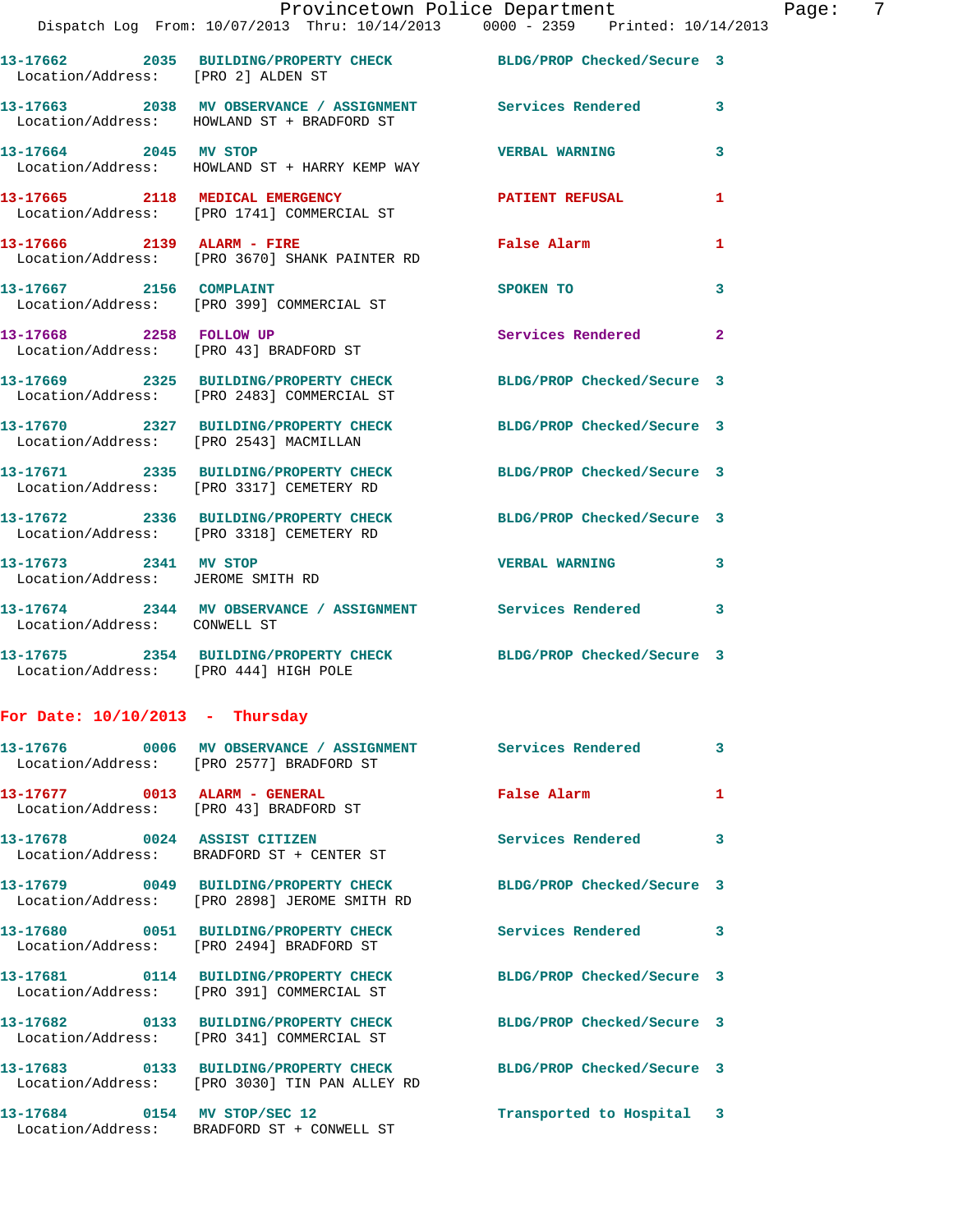|                                      | Dispatch Log From: 10/07/2013 Thru: 10/14/2013 0000 - 2359 Printed: 10/14/2013                                   | Provincetown Police Department |                         | Page: 8 |  |
|--------------------------------------|------------------------------------------------------------------------------------------------------------------|--------------------------------|-------------------------|---------|--|
|                                      | Refer To $P/C$ : 13-243-AR                                                                                       |                                |                         |         |  |
|                                      | 13-17685 0507 LOBBY TRAFFIC<br>Location/Address: [PRO 542] SHANK PAINTER RD                                      | Services Rendered 2            |                         | 19      |  |
|                                      | 13-17686 0512 BUILDING/PROPERTY CHECK BLDG/PROP Checked/Secure 3<br>Location/Address: [PRO 2500] COMMERCIAL ST   |                                |                         |         |  |
|                                      | 13-17687 0619 ALARM - GENERAL<br>Location/Address: [PRO 440] HARRY KEMP WAY                                      | False Alarm 1                  |                         |         |  |
| Location/Address: [PRO 2521] ROUTE 6 | 13-17688 0634 ASSIST AGENCY / MUTUAL AID Services Rendered 3                                                     |                                |                         |         |  |
| Location/Address: [TRU] SHORE RD     | 13-17689 0656 FIRE, MUTUAL AID 30 Services Rendered 1                                                            |                                |                         |         |  |
| Location/Address: [PRO 571] ALDEN ST | 13-17690 0720 BUILDING/PROPERTY CHECK BLDG/PROP Checked/Secure 3                                                 |                                |                         |         |  |
|                                      | 13-17691 0744 BUILDING/PROPERTY CHECK BLDG/PROP Checked/Secure 3<br>Location/Address: [PRO 2494] BRADFORD ST     |                                |                         |         |  |
|                                      | 13-17692 0819 MV STOP<br>Location/Address: BREWSTER ST + BRADFORD ST                                             | VERBAL WARNING 3               |                         |         |  |
| Location/Address: [PRO 3287] ROUTE 6 | 13-17693 0842 BUILDING/PROPERTY CHECK BLDG/PROP Checked/Secure 3                                                 |                                |                         |         |  |
|                                      | 13-17694 0844 ALARM - WORK<br>Location/Address: [PRO 306] COMMERCIAL ST                                          | Services Rendered 1            |                         |         |  |
|                                      | 13-17695 0908 ALARM - WORK/ELEVATOR<br>Location/Address: [PRO 105] COMMERCIAL ST                                 | No Action Required 1           |                         |         |  |
|                                      | 13-17697 0916 SPEED DOLLY DEPLOYED<br>Location/Address: GOSNOLD ST + BRADFORD ST                                 | No Action Required             | $\overline{\mathbf{3}}$ |         |  |
|                                      | 13-17698 0917 FOLLOW UP<br>Location/Address: [PRO 37] BRADFORD ST                                                | No Action Required             | $\mathbf{2}$            |         |  |
|                                      | 13-17699 0924 BUILDING/PROPERTY CHECK BLDG/PROP Checked/Secure 3<br>Location/Address: [PRO 2206] COMMERCIAL ST   |                                |                         |         |  |
|                                      | 13-17700 0930 PARK, WALK & TALK No Action Required<br>Location/Address: [PRO 488] MAYFLOWER AVE                  |                                | $\mathbf{2}$            |         |  |
| Location/Address: ALDEN ST           | 13-17701 0938 RELOCATE M/V FOR CONSTUCTION Services Rendered                                                     |                                | $\mathbf{2}$            |         |  |
|                                      | 13-17702 0947 BUILDING/PROPERTY CHECK BLDG/PROP Checked/Secure 3<br>Location/Address: [PRO 2898] JEROME SMITH RD |                                |                         |         |  |
|                                      | 13-17704 0958 ELEVATOR TEST<br>Location/Address: [PRO 16] MAYFLOWER AVE                                          | No Action Required 1           |                         |         |  |
| 13-17703 1000 MV STOP                | Location/Address: BRADFORD ST + SHANK PAINTER RD                                                                 | VERBAL WARNING 3               |                         |         |  |
|                                      | 13-17705 1007 BUILDING/PROPERTY CHECK<br>Location/Address: [PRO 3317] CEMETERY RD                                | BLDG/PROP Checked/Secure 3     |                         |         |  |
|                                      | 13-17708 1025 GBC 134 BOLO-CANCELLED                                                                             | No Action Required             | $\mathbf{2}$            |         |  |
| 13-17709 1047 M/V/C                  | Location/Address: [PRO 1656] SHANK PAINTER RD                                                                    | No Action Required             | 1                       |         |  |
| 13-17712 1129 FOLLOW UP              | Location/Address: [PRO 542] SHANK PAINTER RD                                                                     | No Action Required             | $\mathbf{2}$            |         |  |
|                                      | 13-17710 1135 PARK, WALK & TALK                                                                                  | No Action Required             | $\mathbf{2}$            |         |  |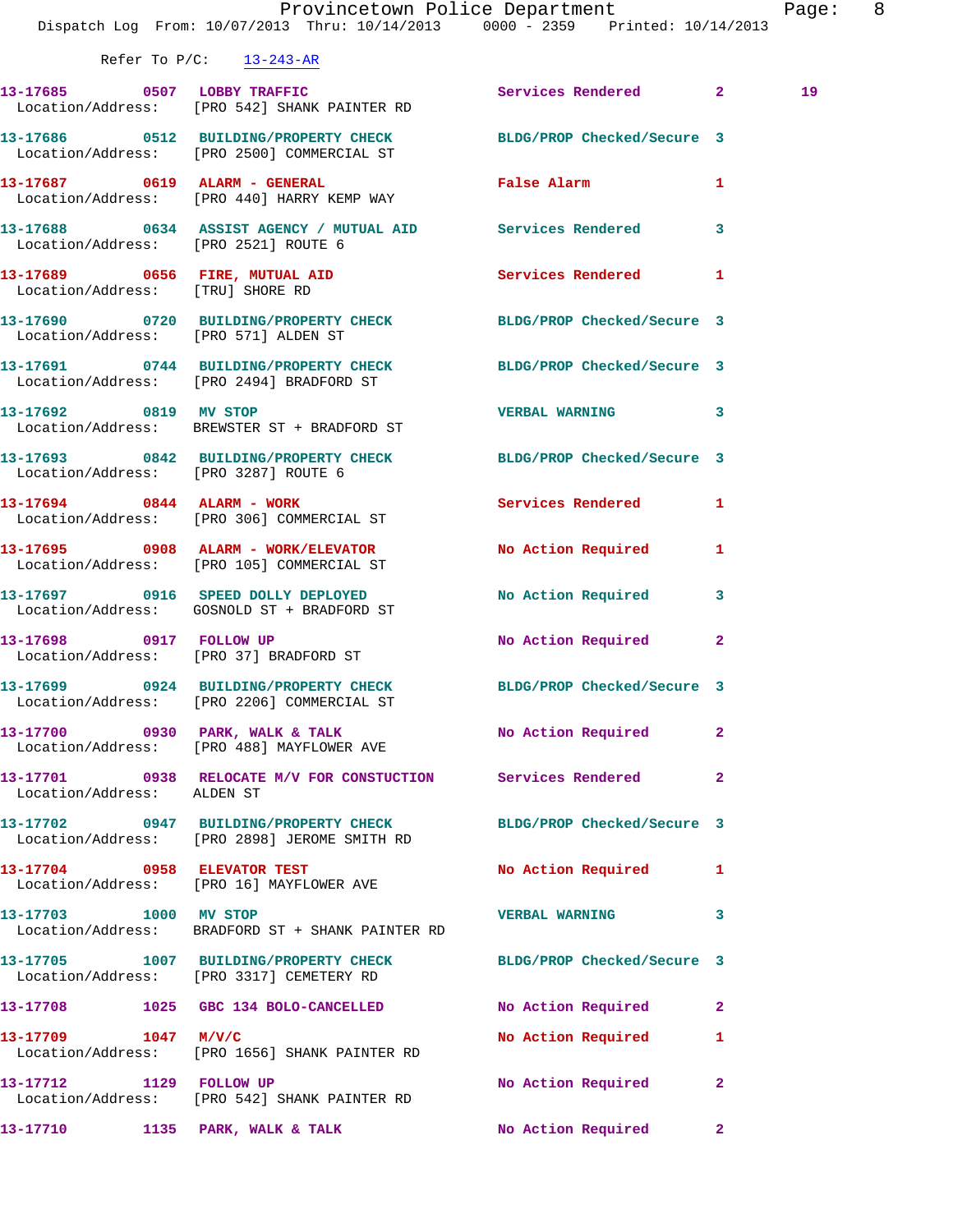|                                                        | Dispatch Log From: 10/07/2013 Thru: 10/14/2013 0000 - 2359 Printed: 10/14/2013                             | Provincetown Police Department |                         | Page: 9 |  |
|--------------------------------------------------------|------------------------------------------------------------------------------------------------------------|--------------------------------|-------------------------|---------|--|
|                                                        | Location/Address: [PRO 537] SHANK PAINTER RD                                                               |                                |                         |         |  |
|                                                        | 13-17711 1135 TRAFFIC CONTROL<br>Location/Address: SHANK PAINTER RD + BRADFORD ST                          | Services Rendered 3            |                         |         |  |
|                                                        | 13-17713 1204 FOLLOW UP<br>Location/Address: [PRO 269] COMMERCIAL ST                                       | No Action Required 2           |                         |         |  |
|                                                        | 13-17714 1245 PARK, WALK & TALK<br>Location/Address: [PRO 3296] SHANK PAINTER RD                           | No Action Required             | $\mathbf{2}$            |         |  |
| Location: ROUTE 6 I/B                                  | 13-17716 1248 MV OBSERVANCE / ASSIGNMENT Services Rendered                                                 |                                | 3                       |         |  |
| 13-17717 1250 MV DISABLED                              | Location/Address: [PRO 2499] RACE POINT RD                                                                 | No Action Required             | $\mathbf{2}$            |         |  |
|                                                        | 13-17718 1317 DISORDERLY<br>Location/Address: [PRO 1882] SHANK PAINTER RD                                  | No Action Required             | $\mathbf{2}$            |         |  |
|                                                        | 13-17719 1346 FOUND PUPLE WALLET<br>Location/Address: [PRO 1155] WINSLOW ST                                | No Action Required             | $\mathbf{3}$            |         |  |
|                                                        | 13-17720 1355 TRUCK DELIVERING LATE<br>Location/Address: COMMERCIAL ST                                     | <b>No Action Required</b>      | 3                       |         |  |
|                                                        | 13-17721 1501 BUILDING/PROPERTY CHECK Services Rendered<br>Location/Address: [PRO 2206] COMMERCIAL ST      |                                | 3                       |         |  |
|                                                        | 13-17722 1508 ALARM - GENERAL<br>Location/Address: [PRO 1515] BRADFORD ST                                  | <b>Services Rendered</b>       | 1                       |         |  |
| 13-17723 1514 911 GENERAL                              | Location/Address: [PRO 1790] BRADFORD ST                                                                   | Services Rendered              | $\mathbf{1}$            |         |  |
|                                                        | 13-17724 1518 MV HIT & RUN<br>Location/Address: [PRO 652] COMMERCIAL ST                                    | Services Rendered              | $\mathbf{2}$            |         |  |
|                                                        | 13-17725 1534 ALARM - GENERAL<br>Location/Address: [PRO 2087] HARRY KEMP WAY                               | Services Rendered              | 1                       |         |  |
| $\sim$ $\sim$ $\sim$ $\sim$ $\sim$                     | 13-17726 1556 MV OBSERVANCE / ASSIGNMENT Services Rendered<br>Location/Address: [PRO 391] COMMERCIAL ST    |                                | $\overline{\mathbf{3}}$ |         |  |
| Location/Address: [PRO 2513] ROUTE 6                   | 13-17727 1614 MV OBSERVANCE / ASSIGNMENT Services Rendered                                                 |                                | 3                       |         |  |
|                                                        | 13-17728 1636 FOLLOW UP<br>Location/Address: [PRO 2543] MACMILLAN WHARF                                    | Services Rendered              | $\mathbf{2}$            |         |  |
|                                                        | 13-17729 1706 MEDICAL EMERGENCY<br>Location/Address: [PRO 2704] COMMERCIAL ST                              | <b>PATIENT REFUSAL</b>         | 1                       |         |  |
|                                                        | 13-17730 1807 BOAT/HARBORMASTER<br>Location/Address: [PRO 2543] MACMILLAN WHARF                            | Services Rendered              | $\mathbf{2}$            |         |  |
| 13-17731 1901 DISORDERLY<br>Location/Address: COURT ST |                                                                                                            | SPOKEN TO                      | $\mathbf{2}$            | 1       |  |
|                                                        | Location/Address: [PRO 542] SHANK PAINTER RD                                                               |                                | 3                       |         |  |
|                                                        | 13-17733 2034 CELL PHONE VS COYOTES<br>Location/Address: [PRO 2490] PROVINCELANDS RD                       | Services Rendered              | $\overline{2}$          |         |  |
|                                                        | 13-17734 2045 BARKING DOGS NEED TO BE ADD. Services Rendered<br>Location/Address: [PRO 3137] RACE POINT RD |                                | $\overline{2}$          |         |  |
|                                                        | 13-17735 2050 SUSPICIOUS ACTIVITY                                                                          | Services Rendered 2            |                         |         |  |

Location/Address: [PRO 2661] COMMERCIAL ST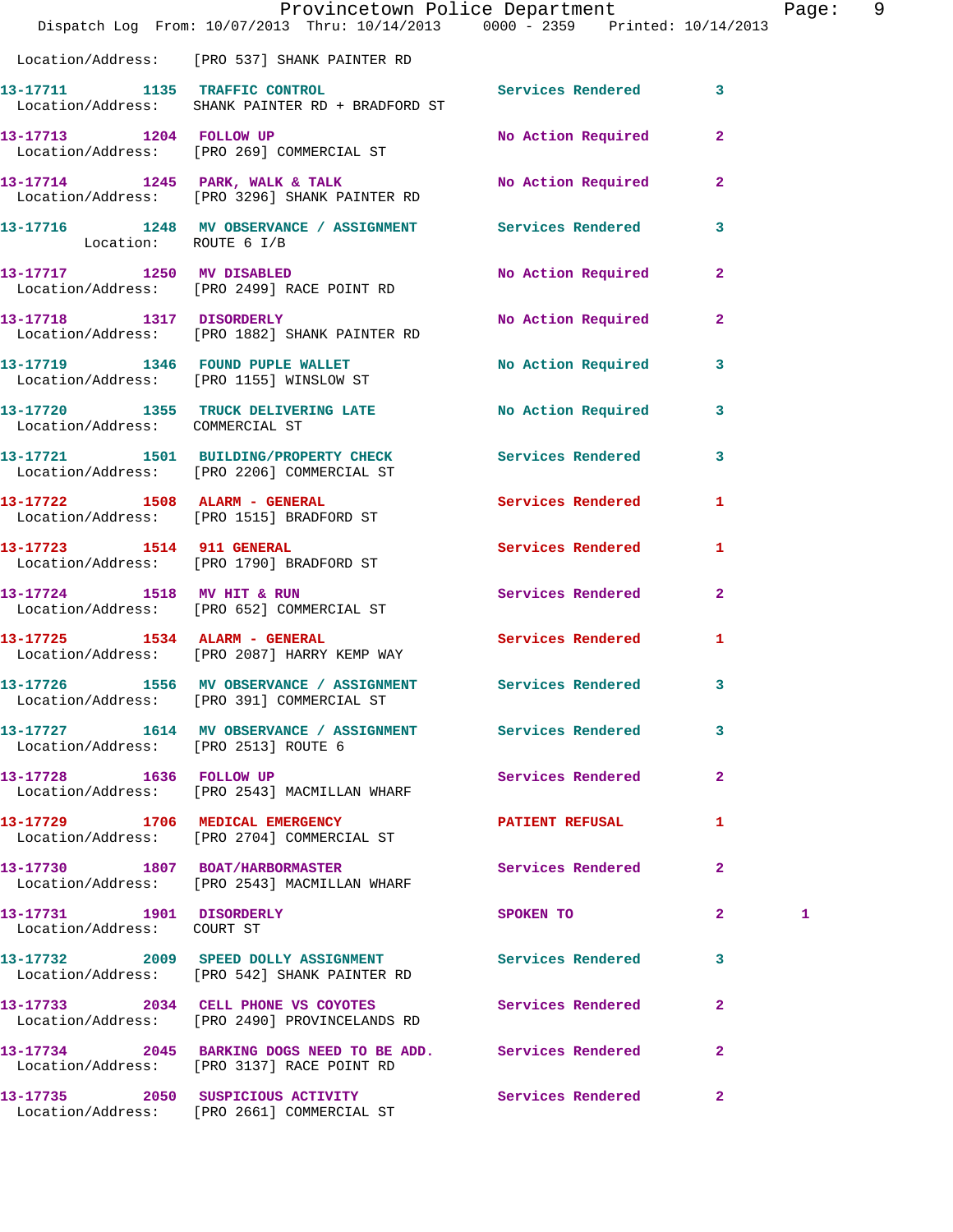|                                       | 13-17736 2103 BUILDING/PROPERTY CHECK<br>Location/Address: [PRO 2206] COMMERCIAL ST                      | BLDG/PROP Checked/Secure 3 |   |
|---------------------------------------|----------------------------------------------------------------------------------------------------------|----------------------------|---|
|                                       | 13-17737 2103 MV OBSERVANCE / ASSIGNMENT Services Rendered<br>Location/Address: HOWLAND ST + BRADFORD ST |                            | 3 |
|                                       | 13-17738 2110 MV STOP/VERBAL 89/9<br>Location/Address: [PRO 1886] BRADFORD ST                            | <b>VERBAL WARNING</b>      | 3 |
| Location/Address: CONWELL ST          | 13-17739 2119 MV OBSERVANCE / ASSIGNMENT                                                                 | <b>No Action Required</b>  | 3 |
|                                       | 13-17740 2122 MV STOP/VERBAL 89/9<br>Location/Address: HOWLAND ST + HARRY KEMP WAY                       | <b>VERBAL WARNING</b>      | 3 |
| Location/Address: [PRO 444] HIGH POLE | 13-17741 2151 BUILDING/PROPERTY CHECK BLDG/PROP Checked/Secure 3                                         |                            |   |
|                                       | 13-17742 2209 MV STOP/VERBAL 90/6<br>Location/Address: [PRO 3670] SHANK PAINTER RD                       | <b>VERBAL WARNING</b>      | 3 |
|                                       | 13-17743 2219 BUILDING/PROPERTY CHECK<br>Location/Address: [PRO 99] COMMERCIAL ST                        | BLDG/PROP Checked/Secure 3 |   |
|                                       | 13-17744 2248 BUILDING/PROPERTY CHECK<br>Location/Address: [PRO 175] COMMERCIAL ST                       | BLDG/PROP Checked/Secure 3 |   |
|                                       | 13-17745 2319 PARK, WALK & TALK<br>Location/Address: [PRO 105] COMMERCIAL ST                             | Services Rendered 2        |   |
|                                       | 13-17746 2330 MV OBSERVANCE / ASSIGNMENT<br>Location/Address: BRADFORD ST + CONWELL ST                   | Citation/Warning Issued 3  |   |
|                                       | 13-17747 2332 BUILDING/PROPERTY CHECK<br>Location/Address: [PRO 2483] COMMERCIAL ST                      | BLDG/PROP Checked/Secure 3 |   |
| 13-17748 2333 MV STOP                 | Location/Address: STANDISH ST + BRADFORD ST                                                              | <b>VERBAL WARNING</b>      | 3 |
|                                       | 13-17749 2349 BUILDING/PROPERTY CHECK<br>Location/Address: [PRO 545] SHANKPAINTER RD                     | BLDG/PROP Checked/Secure 3 |   |
|                                       |                                                                                                          |                            |   |

## **For Date: 10/11/2013 - Friday**

|                       | Location/Address: [PRO 306] COMMERCIAL ST                                                                               | BLDG/PROP Checked/Secure 3    |  |
|-----------------------|-------------------------------------------------------------------------------------------------------------------------|-------------------------------|--|
|                       | Location/Address: SHANKPAINTER RD + BROWNE ST                                                                           |                               |  |
|                       | Location/Address: [PRO 2898] JEROME SMITH RD                                                                            | BLDG/PROP Checked/Secure 3    |  |
| Location/Address:     | 13-17753 0115 BUILDING/PROPERTY CHECK<br>[PRO 2898] JEROME SMITH RD                                                     | BLDG/PROP Checked/Secure 3    |  |
| 13-17754 0119 HAZARDS | Location/Address: [PRO 857] COMMERCIAL ST                                                                               | Services Rendered<br>$\sim$ 2 |  |
|                       | 13-17755 0150 BUILDING/PROPERTY CHECK<br>Location/Address: [PRO 75] CAPTAIN BERTIE RD                                   | BLDG/PROP Checked/Secure 3    |  |
|                       | 13-17756      0236  BUILDING/PROPERTY CHECK       BLDG/PROP Checked/Secure 3<br>Location/Address: [PRO 1646] WINSLOW ST |                               |  |
| Location/Address:     | 13-17757 0524 BUILDING/PROPERTY CHECK<br>[PRO 2206] COMMERCIAL ST                                                       | BLDG/PROP Checked/Secure 3    |  |
| Location/Address:     | 13-17758 0527 BUILDING/PROPERTY CHECK BLDG/PROP Checked/Secure 3<br>[PRO 3430] COMMERCIAL ST                            |                               |  |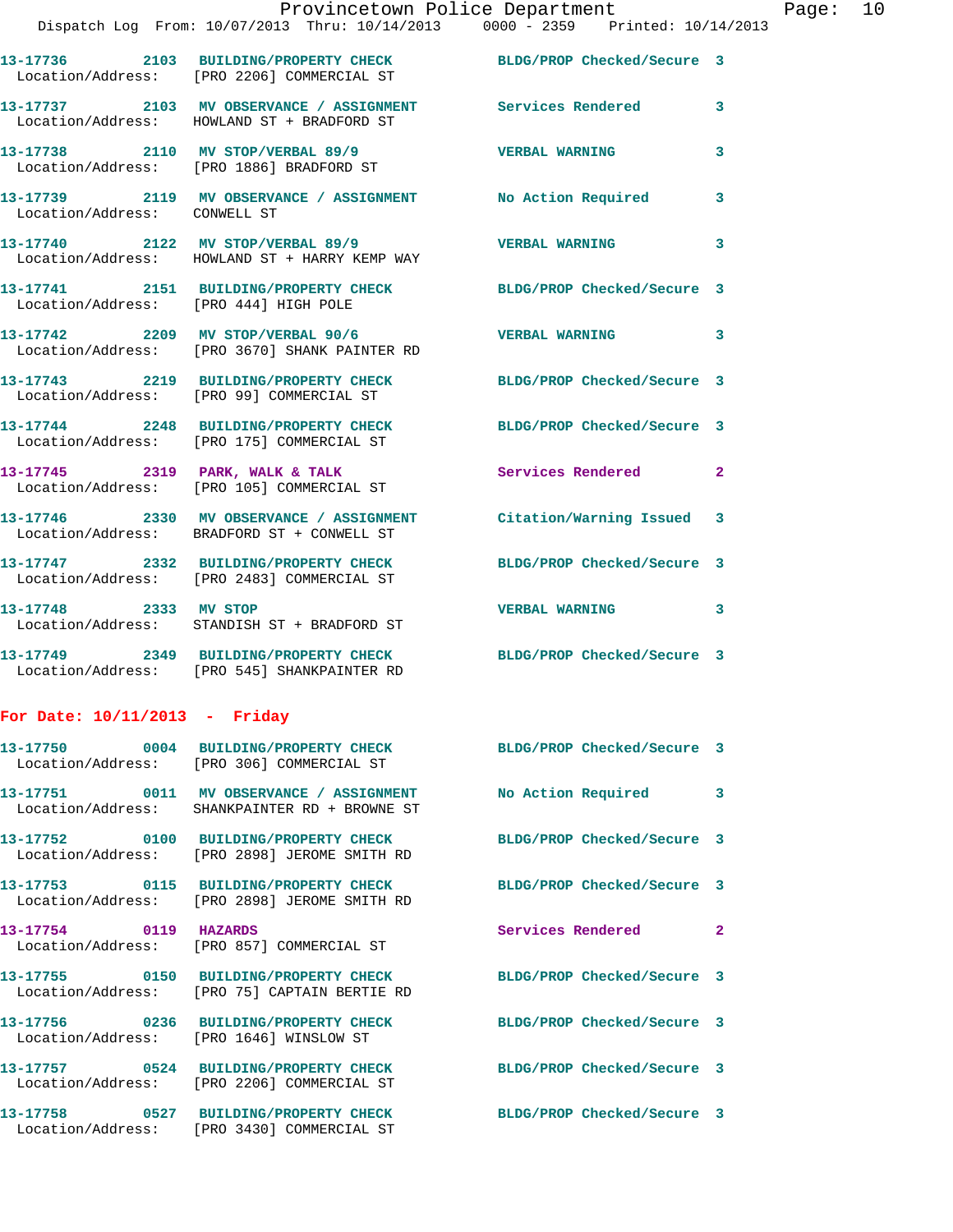Dispatch Log From: 10/07/2013 Thru: 10/14/2013 0000 - 2359 Printed: 10/14/2013

| Location/Address: [PRO 526] RYDER ST                                     | 13-17759 0541 BUILDING/PROPERTY CHECK BLDG/PROP Checked/Secure 3                                                 |                            |              |    |
|--------------------------------------------------------------------------|------------------------------------------------------------------------------------------------------------------|----------------------------|--------------|----|
|                                                                          | 13-17760 0545 SPEED DOLLY ASSIGNMENT<br>Location/Address: [PRO 2391] BRADFORD ST                                 | Services Rendered 3        |              |    |
|                                                                          | 13-17761 0548 LOBBY TRAFFIC<br>Location/Address: [PRO 542] SHANK PAINTER RD                                      | Services Rendered 2        |              | 14 |
|                                                                          | 13-17762 0554 BUILDING/PROPERTY CHECK<br>Location/Address: [PRO 1638] COMMERCIAL ST                              | BLDG/PROP Checked/Secure 3 |              |    |
|                                                                          | 13-17763 0557 BUILDING/PROPERTY CHECK BLDG/PROP Checked/Secure 3<br>Location/Address: [PRO 1778] SHANKPAINTER RD |                            |              |    |
|                                                                          | 13-17764 0717 ALARM - GENERAL<br>Location/Address: [PRO 2675] COMMERCIAL ST                                      | <b>Services Rendered</b>   | $\mathbf{1}$ |    |
|                                                                          | 13-17765 0753 RELOCATE M/V FOR CONSTRUCTION No Action Required 2<br>Location/Address: WHORFS CT + COMMERCIAL ST  |                            |              |    |
|                                                                          | 13-17766 0759 BUILDING/PROPERTY CHECK BLDG/PROP Checked/Secure 3<br>Location/Address: [PRO 2483] COMMERCIAL ST   |                            |              |    |
|                                                                          | 13-17767 0810 FOLLOW UP<br>Location/Address: [PRO 3137] RACE POINT RD                                            | No Action Required         | $\mathbf{2}$ |    |
|                                                                          | 13-17768 0824 ASSIST CITIZEN<br>Location/Address: [PRO 569] WINSLOW ST                                           | No Action Required 3       |              |    |
|                                                                          | 13-17769 0838 ANIMAL CALL<br>Location/Address: [PRO 2645] SHANK PAINTER RD                                       | No Action Required         | $\mathbf{2}$ |    |
|                                                                          | 13-17770 0943 BUILDING/PROPERTY CHECK BLDG/PROP Checked/Secure 3<br>Location/Address: [PRO 3318] CEMETERY RD     |                            |              |    |
|                                                                          | 13-17771 0958 TTY AT POS. 1; SUCCESSFUL No Action Required<br>Location/Address: [PRO 542] SHANK PAINTER RD       |                            | $\mathbf{1}$ |    |
|                                                                          | 13-17772 1002 BUILDING/PROPERTY CHECK Services Rendered 3<br>Location/Address: [PRO 391] COMMERCIAL ST           |                            |              |    |
|                                                                          | 13-17773 1006 FOUND CELLPHONE & WALLET Services Rendered<br>Location/Address: [PRO 342] COMMERCIAL ST            |                            | 3            |    |
| 13-17774 1052 GENERAL INFO                                               |                                                                                                                  | No Action Required         | 3            |    |
|                                                                          | 13-17777 1109 DOMESTIC DISTURBANCE/ASSAULT SPOKEN TO<br>Location/Address: [PRO 1502] BRADFORD ST                 |                            | 1            |    |
|                                                                          | 13-17778 1119 ASSIST AGENCY / WATER DEPT Taken/Referred to Other 3<br>Location/Address: [PRO 685] ATKINS MAYO RD |                            |              |    |
| 13-17779 1138 FOLLOW UP                                                  | Location/Address: [PRO 2645] SHANK PAINTER RD                                                                    | No Action Required         | $\mathbf{2}$ |    |
|                                                                          | 13-17780 1150 191 O.O.T.-191A HAS THE DUTY No Action Required                                                    |                            | 3            |    |
|                                                                          | 13-17781 1211 ASSIST AGENCY / MUTUAL AID Services Rendered<br>Location/Address: [PRO 249] COMMERCIAL ST          |                            | 3            |    |
|                                                                          | 13-17782 1214 BUILDING/PROPERTY CHECK BLDG/PROP Checked/Secure 3<br>Location/Address: [PRO 564] BAYBERRY AVE     |                            |              |    |
| 13-17783 1236 COMPLAINT                                                  | Location/Address: [PRO 306] COMMERCIAL ST                                                                        | SPOKEN TO                  | 3            |    |
| 13-17784 1343 MEDICAL EMERGENCY<br>Location/Address: [PRO 3222] ALDEN ST |                                                                                                                  | Transported to Hospital 1  |              |    |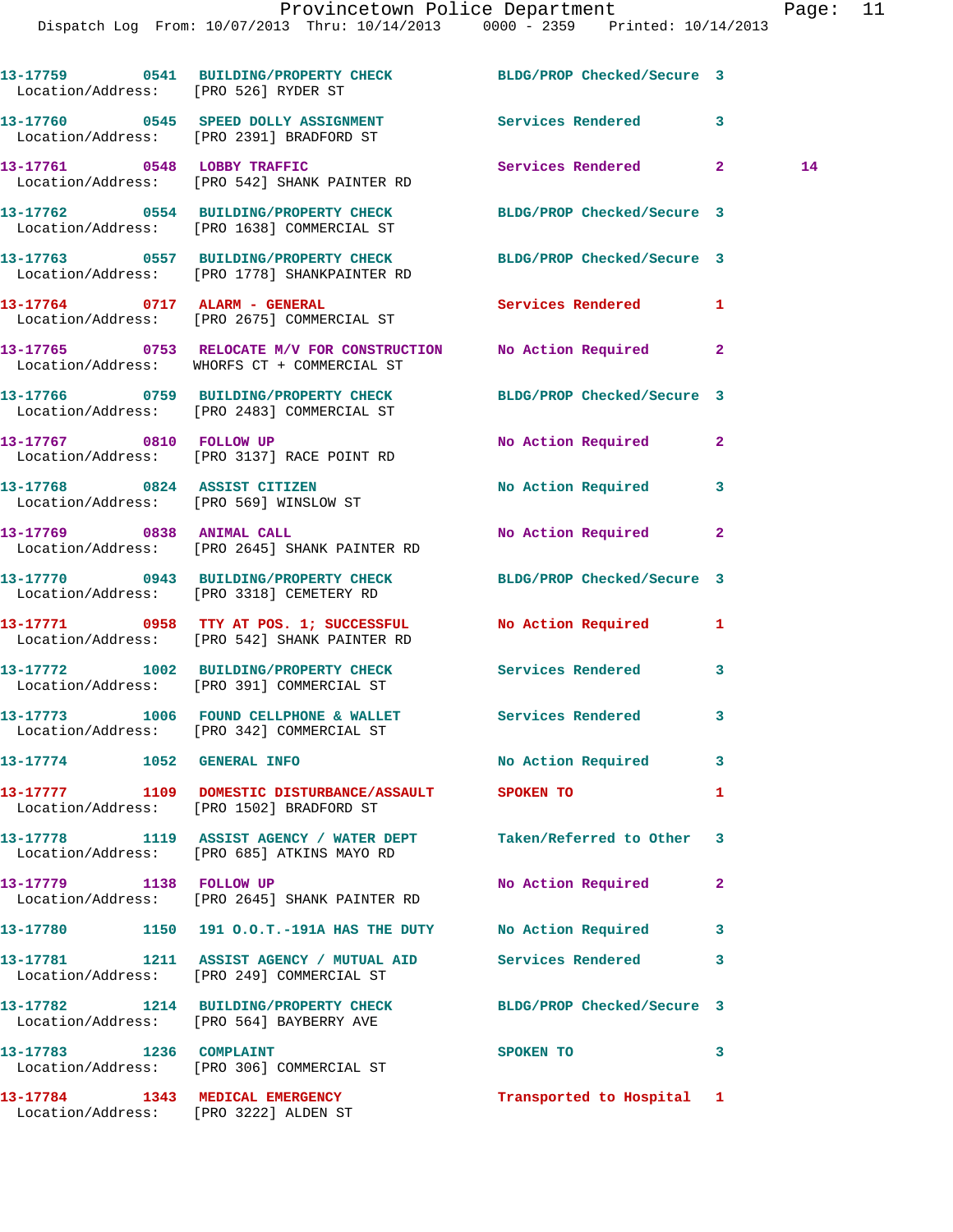|                                        | Dispatch Log From: 10/07/2013 Thru: 10/14/2013 0000 - 2359 Printed: 10/14/2013                                    | Provincetown Police Department                     | Page: 12 |
|----------------------------------------|-------------------------------------------------------------------------------------------------------------------|----------------------------------------------------|----------|
|                                        | 13-17785 1345 COMPLAINT - STREET PERFORMERS No Action Required 3<br>Location/Address: [PRO 3292] COMMERCIAL ST    |                                                    |          |
| 13-17786 1356 THREATS                  | Location/Address: [PRO 447] JEROME SMITH RD                                                                       | SPOKEN TO AND THE SPOKEN TO<br>$\mathbf{2}$        |          |
|                                        | 13-17787 1414 COMPLAINT<br>Location/Address: [PRO 2500] COMMERCIAL ST                                             | No Action Required<br>$\mathbf{3}$                 |          |
|                                        | 13-17788 1515 MV VS PEDI CAB<br>Location/Address: [PRO 3229] COMMERCIAL ST                                        | Services Rendered<br>1                             |          |
|                                        | 13-17789 1519 AIRCRAFT DISABLED<br>Location/Address: [PRO 516] RACE POINT RD                                      | No Action Required 2                               |          |
|                                        | 13-17790 1549 HARASSMENT<br>Location/Address: [PRO 3093] OLD ANN PAGE WAY                                         | $\overline{a}$<br>SPOKEN TO                        |          |
| Location/Address: HARRY KEMP WAY       | 13-17791 1654 ASSIST CITIZEN                                                                                      | Services Rendered<br>3                             |          |
|                                        | 13-17792 1736 BUILDING/PROPERTY CHECK BLDG/PROP Checked/Secure 3<br>Location/Address: [PRO 2898] JEROME SMITH RD  |                                                    |          |
|                                        | 13-17793 1742 HARASSMENT ORDER<br>Location/Address: [PRO 542] SHANK PAINTER RD                                    | SPOKEN TO AND TO A THE SPOKEN TO<br>$\overline{2}$ |          |
|                                        | 13-17794 1831 SPEED DOLLY IN FOR CHARGING No Action Required<br>Location/Address: [PRO 542] SHANK PAINTER RD      | 3                                                  |          |
| Location/Address: [PRO 444] HIGH POLE  | 13-17795 1853 BUILDING/PROPERTY CHECK BLDG/PROP Checked/Secure 3                                                  |                                                    |          |
| Location/Address: [PRO 444] HIGH POLE  | 13-17796 1853 BUILDING/PROPERTY CHECK BLDG/PROP Checked/Secure 3                                                  |                                                    |          |
| 13-17797 1931 COMPLAINT                | Location/Address: [PRO 72] PROVINCELANDS RD                                                                       | Services Rendered 3                                |          |
|                                        | 13-17798 1949 BUILDING/PROPERTY CHECK BLDG/PROP Checked/Secure 3<br>Location/Address: [PRO 175] COMMERCIAL ST     |                                                    |          |
|                                        | 13-17799 2005 COMPLAINT - STREET PERFORMERS LICENSING/NO ACTION<br>Location/Address: [PRO 105] COMMERCIAL ST      |                                                    |          |
|                                        | 13-17800 2007 MV OBSERVANCE / ASSIGNMENT Services Rendered<br>Location/Address: HOWLAND ST + BRADFORD ST          | 3                                                  |          |
|                                        | 13-17801 2013 MV STOP/VERBAL 90/6<br>Location/Address: [PRO 57] BRADFORD ST                                       | <b>VERBAL WARNING</b><br>3                         |          |
|                                        | 13-17802 2033 MV STOP/VERBAL 89/9<br>Location/Address: HOWLAND ST + HARRY KEMP WAY                                | <b>VERBAL WARNING</b><br>3                         |          |
| Location/Address: [PRO 16] BRADFORD ST | 13-17803 2037 BUILDING/PROPERTY CHECK BLDG/PROP Checked/Secure 3                                                  |                                                    |          |
| Location/Address: [PRO 16] BRADFORD ST | 13-17804 2038 BUILDING/PROPERTY CHECK BLDG/PROP Checked/Secure 3                                                  |                                                    |          |
|                                        | 13-17805 2045 LOST DOG/RETURNED<br>Location/Address: [PRO 3287] ROUTE 6                                           | Services Rendered 2                                |          |
|                                        | 13-17806 2103 BUILDING/PROPERTY CHECK BLDG/PROP Checked/Secure 3<br>Location/Address: [PRO 2490] PROVINCELANDS RD |                                                    |          |
|                                        | 13-17807 2103 BUILDING/PROPERTY CHECK BLDG/PROP Checked/Secure 3<br>Location/Address: [PRO 2499] RACE POINT RD    |                                                    |          |
|                                        | 13-17808 2133 PARKING COMPLAINT / GENERAL Unfounded                                                               | 3                                                  |          |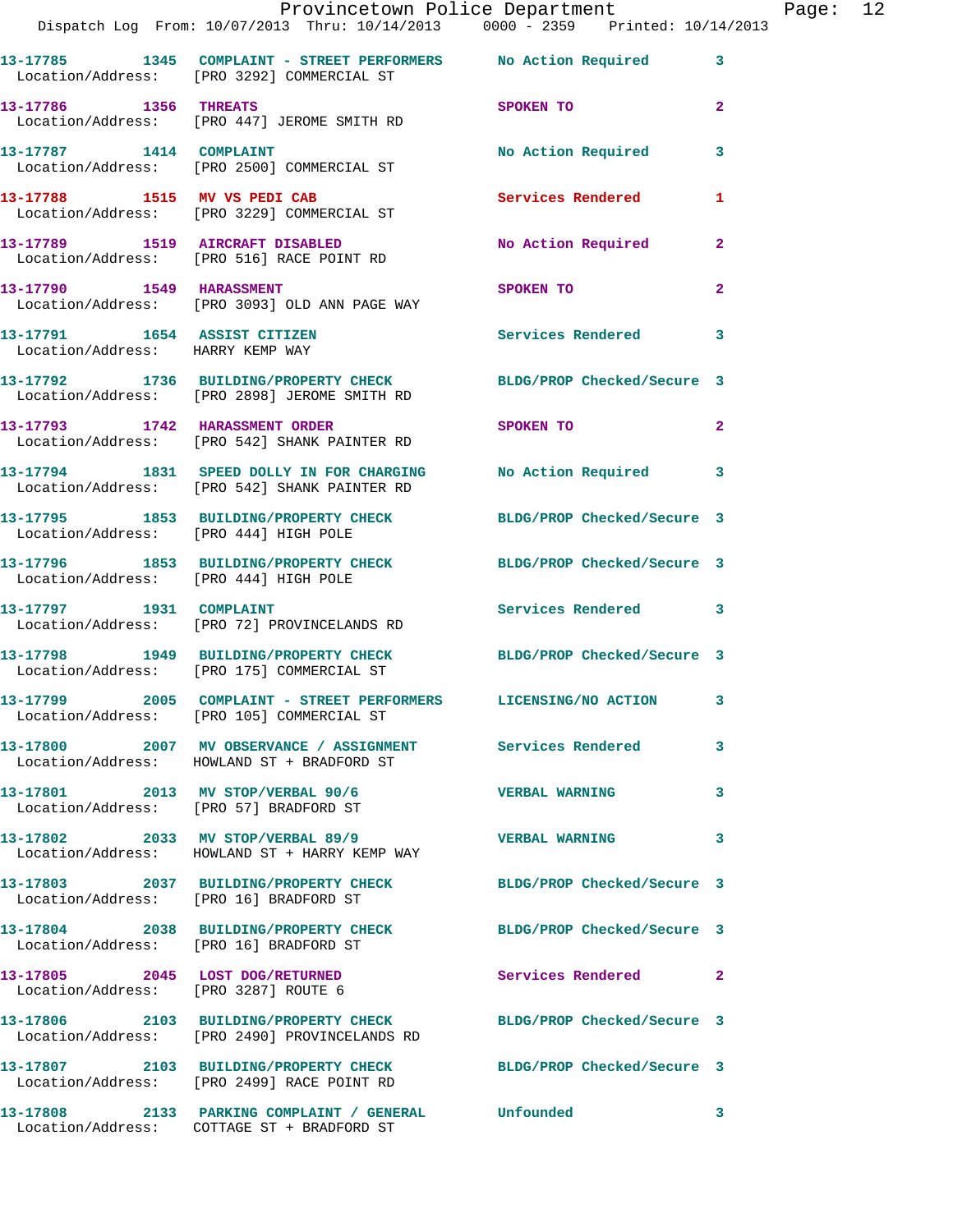|                                                                  | 13-17809 2205 DISTURBANCE<br>Location/Address: [PRO 399] COMMERCIAL ST                       | Services Rendered          | $\mathbf{1}$   |   |
|------------------------------------------------------------------|----------------------------------------------------------------------------------------------|----------------------------|----------------|---|
| Location/Address: [PRO 433] RYDER ST                             | 13-17810 2227 BUILDING/PROPERTY CHECK BLDG/PROP Checked/Secure 3                             |                            |                |   |
|                                                                  | 13-17811 2242 FOUND MASS DL<br>Location/Address: [PRO 2704] COMMERCIAL ST                    | Services Rendered          | 3              |   |
| Location/Address: SHANK PAINTER RD                               | 13-17812 2302 BUILDING/PROPERTY CHECK                                                        | BLDG/PROP Checked/Secure 3 |                |   |
|                                                                  | 13-17813 2313 BUILDING/PROPERTY CHECK<br>Location/Address: [PRO 3259] MACMILLAN WHARF        | BLDG/PROP Checked/Secure 3 |                |   |
| Location/Address: OLD ANN PAGE WAY                               | 13-17814 2313 BUILDING/PROPERTY CHECK                                                        | BLDG/PROP Checked/Secure 3 |                |   |
|                                                                  | 13-17815 2325 MEDICAL EMERGENCY<br>Location/Address: [PRO 3222] ALDEN ST                     | Transported to Hospital 1  |                |   |
|                                                                  | 13-17816 2329 BUILDING/PROPERTY CHECK<br>Location/Address: [PRO 391] COMMERCIAL ST           | BLDG/PROP Checked/Secure 3 |                |   |
|                                                                  | 13-17817 2341 PARK, WALK & TALK<br>Location/Address: COMMERCIAL ST + JOHNSON ST              | Services Rendered          | $\overline{2}$ |   |
| For Date: $10/12/2013$ - Saturday                                |                                                                                              |                            |                |   |
|                                                                  | 13-17818 0008 PARK, WALK & TALK<br>Location/Address: [PRO 3085] COMMERCIAL ST                | Services Rendered          | $\mathbf{2}$   |   |
|                                                                  | 13-17819 0009 MV OBSERVANCE / ASSIGNMENT<br>Location/Address: BRADFORD ST + STANDISH ST      | <b>Services Rendered</b>   | 3              |   |
| 13-17820 0015 GUNSHOT SOUND<br>Location/Address: BRADFORD ST EXT |                                                                                              | Unfounded                  | $\mathbf{2}$   |   |
|                                                                  | 13-17821 0049 LOBBY TRAFFIC<br>Location/Address: [PRO 542] SHANK PAINTER RD                  | Services Rendered          | 2 <sup>1</sup> | 1 |
|                                                                  | 13-17822 0051 MV STOP/VERBAL 89/9<br>Location/Address: [PRO 1886] BRADFORD ST                | <b>VERBAL WARNING</b>      | 3              |   |
|                                                                  | 13-17823 0111 MV OBSERVANCE / ASSIGNMENT<br>Location/Address: BRADFORD ST + RYDER ST         | <b>Services Rendered</b>   | 3              |   |
| 13-17824 0121 MV STOP                                            | Location/Address: BRADFORD ST + ALDEN ST<br>Refer To Arrest: 13-244-AR                       | Arrest(s) Made             | 3              |   |
| Location/Address: [PRO 526] RYDER ST                             | 13-17825 0218 BUILDING/PROPERTY CHECK                                                        | BLDG/PROP Checked/Secure 3 |                |   |
|                                                                  | 13-17826 0304 BUILDING/PROPERTY CHECK<br>Location/Address: [PRO 1778] SHANKPAINTER RD        | BLDG/PROP Checked/Secure 3 |                |   |
|                                                                  | 13-17827 0502 BUILDING/PROPERTY CHECK<br>Location/Address: [PRO 2206] COMMERCIAL ST          | BLDG/PROP Checked/Secure 3 |                |   |
|                                                                  | 13-17828 0523 BUILDING/PROPERTY CHECK<br>Location/Address: [PRO 545] SHANK PAINTER RD        | BLDG/PROP Checked/Secure 3 |                |   |
|                                                                  | 13-17829 0525 BUILDING/PROPERTY CHECK<br>Location/Address: [PRO 2898] JEROME SMITH RD        | BLDG/PROP Checked/Secure 3 |                |   |
|                                                                  | 13-17830 0542 MV OBSERVANCE / ASSIGNMENT<br>Location/Address: BRADFORD ST + PROVINCELANDS RD | Services Rendered          | 3              |   |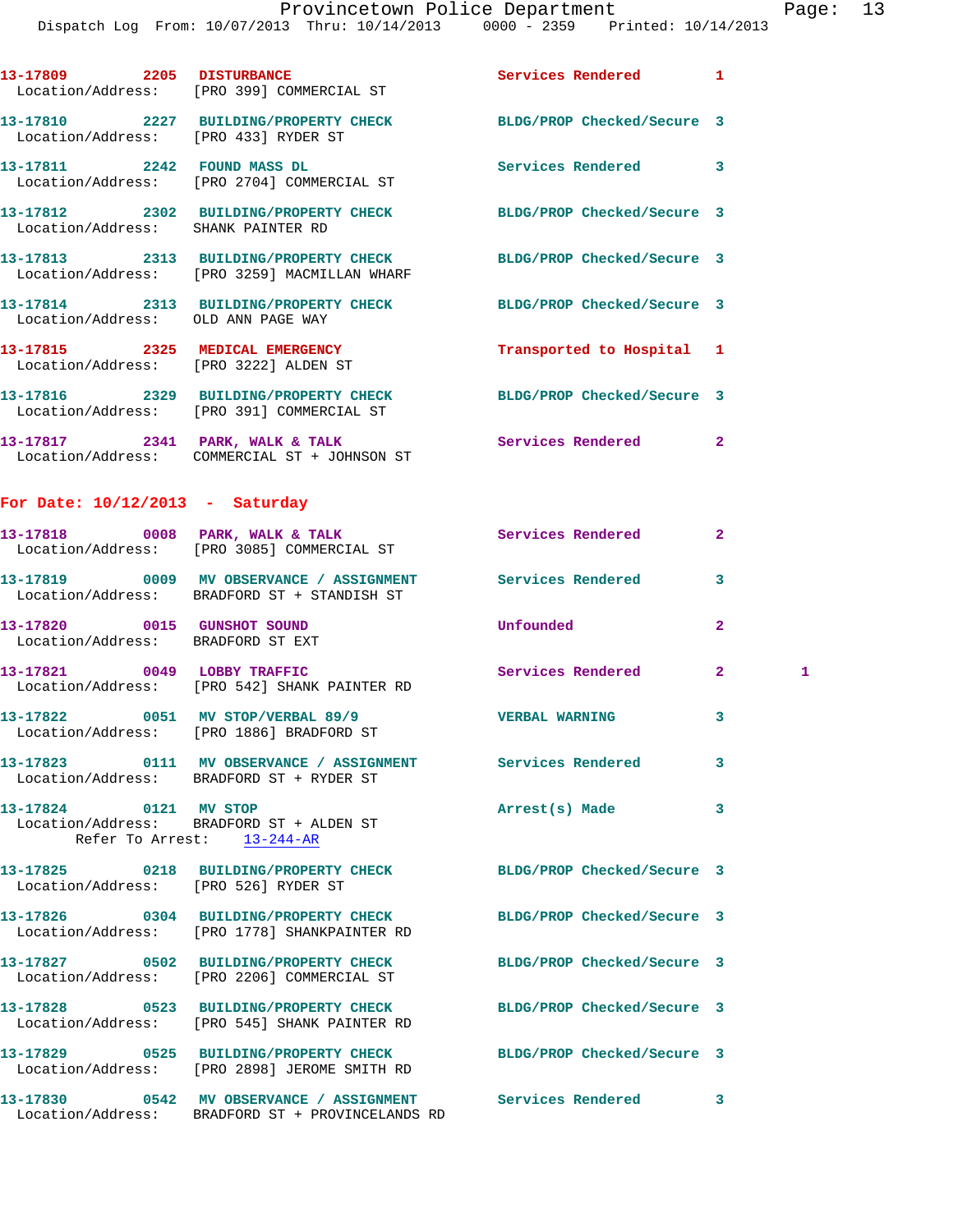|                                                    | Provincetown Police Department Fage: 14<br>Dispatch Log From: 10/07/2013 Thru: 10/14/2013 0000 - 2359 Printed: 10/14/2013 |                                |                |              |  |
|----------------------------------------------------|---------------------------------------------------------------------------------------------------------------------------|--------------------------------|----------------|--------------|--|
|                                                    | 13-17831 0622 BUILDING/PROPERTY CHECK BLDG/PROP Checked/Secure 3                                                          |                                |                |              |  |
|                                                    | Location/Address: [PRO 519] RACE POINT RD                                                                                 |                                |                |              |  |
|                                                    | 13-17832 0802 BUILDING/PROPERTY CHECK Services Rendered 3<br>Location/Address: [PRO 391] COMMERCIAL ST                    |                                |                |              |  |
|                                                    | 13-17833 0840 LOOSE DOGS<br>Location/Address: HOWLAND ST + HARRY KEMP WAY                                                 | <b>GONE ON ARRIVAL</b>         | $\overline{2}$ |              |  |
|                                                    | 13-17834 0927 MV OBSERVANCE / ASSIGNMENT Services Rendered 3<br>Location/Address: [PRO 106] COMMERCIAL ST                 |                                |                |              |  |
| Location/Address: [PRO 571] ALDEN ST               | 13-17835 0942 BY-LAW VIOLATION VERBAL WARNING                                                                             |                                | $\overline{2}$ |              |  |
|                                                    | 13-17836 0946 ON SCHOOL PREMISES 6 Services Rendered 3<br>Location/Address: [PRO 569] WINSLOW ST                          |                                |                |              |  |
| Location/Address: [PRO 2513] ROUTE 6               | 13-17837 0950 ASSIST AGENCY / MUTUAL AID Services Rendered 3                                                              |                                |                |              |  |
|                                                    | 13-17838 1008 VERBAL/LOOSE DOGS<br>Location/Address: [PRO 2492] WINSLOW ST                                                | <b>VERBAL WARNING</b>          | $\mathbf{2}$   |              |  |
|                                                    | 13-17839 1048 BY-LAW VIOLATION<br>Location/Address: COMMERCIAL ST                                                         | FOLLOW UP                      | $\mathbf{2}$   | $\mathbf{1}$ |  |
|                                                    | $13-17840$ 1056 PARK, WALK & TALK<br>Location/Address: [PRO 105] COMMERCIAL ST                                            | No Action Required             | $\mathbf{2}$   |              |  |
|                                                    | 13-17841 1101 NO PARKING/TOWS<br>Location/Address: BANGS ST + COOK ST                                                     | Vehicle Towed 2                |                | 7            |  |
|                                                    | 13-17842 1105 BUILDING/PROPERTY CHECK BLDG/PROP Checked/Secure 3<br>Location/Address: [PRO 571] ALDEN ST                  |                                |                |              |  |
|                                                    | 13-17843 1158 BUILDING/PROPERTY CHECK BLDG/PROP Checked/Secure 3<br>Location/Address: [PRO 3317] CEMETERY RD              |                                |                |              |  |
|                                                    | 13-17845 1304 STILL ALARM<br>Location/Address: [PRO 527] RYDER ST EXT                                                     | Transported to Hospital 1      |                |              |  |
|                                                    | 13-17846 1314 DISORDERLY<br>Location/Address: [PRO 3305] COURT ST                                                         | SPOKEN TO                      | $\overline{a}$ |              |  |
|                                                    | 13-17847 1330 BIKE INCIDENT<br>Location/Address: BROWNE ST + SHANKPAINTER RD                                              | No Action Required 2           |                |              |  |
|                                                    | 13-17848 1356 TOW/REVOKED<br>Location/Address: [PRO 3767] BRADFORD ST                                                     | Vehicle Towed <b>Seat 1996</b> | $\mathbf{2}$   |              |  |
|                                                    | 13-17849 1403 NOISE COMPLAINT/UNFOUNDED Unfounded<br>Location/Address: [PRO 3244] COMMERCIAL ST                           |                                | 3              |              |  |
|                                                    | 13-17850 1554 BUILDING/PROPERTY CHECK BLDG/PROP Checked/Secure 3<br>Location/Address: [PRO 3318] CEMETERY RD              |                                |                |              |  |
|                                                    | 13-17851 1558 \$1.00 LEFT BEHIND IN SODAM. No Action Required 3<br>Location/Address: [PRO 542] SHANK PAINTER RD           |                                |                |              |  |
| Location/Address: [PRO 3440] ROUTE 6               | 13-17852 1611 MV OBSERVANCE / ASSIGNMENT No Action Required 3                                                             |                                |                |              |  |
| Location/Address: [PRO 512] PRINCE ST              | 13-17853 1613 MEDICAL EMERGENCY                                                                                           | Transported to Hospital 1      |                |              |  |
| 13-17854 1619 MV STOP<br>Location/Address: ROUTE 6 |                                                                                                                           | <b>VERBAL WARNING</b>          | $\mathbf{3}$   |              |  |

**13-17855 1647 MV OBSERVANCE / ASSIGNMENT Services Rendered 3**  Location/Address: [PRO 58] BRADFORD ST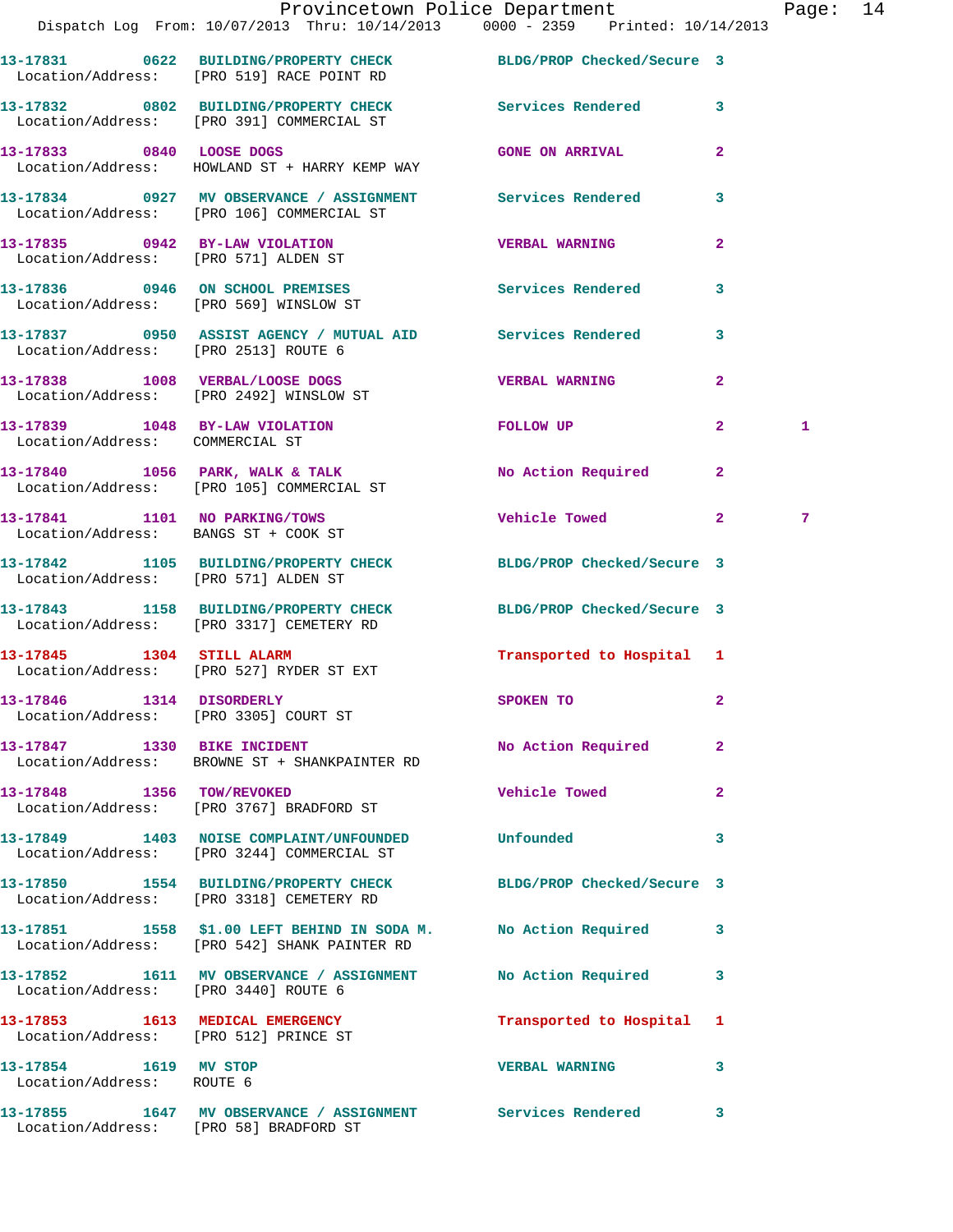|                                                                 | 13-17856 1759 BUILDING/PROPERTY CHECK BLDG/PROP Checked/Secure 3<br>Location/Address: [PRO 3317] CEMETERY RD  |                            |                |    |
|-----------------------------------------------------------------|---------------------------------------------------------------------------------------------------------------|----------------------------|----------------|----|
| 13-17857 1823 MV TOWED<br>Location/Address: BRADFORD ST         |                                                                                                               | Vehicle Towed              | $\overline{2}$ |    |
|                                                                 | 13-17858 1834 FOUND CASH<br>Location/Address: [PRO 437] FREEMAN ST                                            | No Action Required         | 3              |    |
|                                                                 | 13-17859 1842 COMPLAINT - STREET PERFORMERS No Action Required<br>Location/Address: [PRO 105] COMMERCIAL ST   |                            | 3              |    |
|                                                                 | 13-17860 1848 FOUND OLYMPUS CAMERA No Action Required<br>Location/Address: [PRO 2577] BRADFORD ST             |                            | 3              |    |
|                                                                 | 13-17861 1912 PARKING COMPLAINT / GENERAL GONE ON ARRIVAL<br>Location/Address: [PRO 1592] PEARL ST            |                            | 3              |    |
|                                                                 | 13-17862 1920 ASSIST CITIZEN<br>Location/Address: [PRO 3296] SHANK PAINTER RD                                 | Services Rendered          | 3              |    |
|                                                                 | 13-17863 1939 MEDICAL EMERGENCY PATIENT REFUSAL<br>Location/Address: [PRO 1886] BRADFORD ST                   |                            | 1              |    |
|                                                                 | 13-17864 1952 MV COMPLAINT<br>Location/Address: [PRO 542] SHANK PAINTER RD                                    | SPOKEN TO                  | $\mathbf{2}$   |    |
|                                                                 | 13-17865 2121 BUILDING/PROPERTY CHECK BLDG/PROP Checked/Secure 3<br>Location/Address: [PRO 16] BRADFORD ST    |                            |                |    |
|                                                                 | 13-17866 2127 MV OBSERVANCE / ASSIGNMENT Services Rendered 3<br>Location/Address: [PRO 94] BRADFORD ST        |                            |                |    |
|                                                                 | 13-17867 2149 BUILDING/PROPERTY CHECK BLDG/PROP Checked/Secure 3<br>Location/Address: [PRO 306] COMMERCIAL ST |                            |                |    |
|                                                                 | 13-17868 2159 BUILDING/PROPERTY CHECK BLDG/PROP Checked/Secure 3<br>Location/Address: [PRO 3163] WINTHROP ST  |                            |                |    |
|                                                                 | 13-17869 2337 BUILDING/PROPERTY CHECK BLDG/PROP Checked/Secure 3<br>Location/Address: [PRO 2543] MACMILLAN    |                            |                |    |
|                                                                 | 13-17870 2342 ASSIST CITIZEN<br>Location/Address: COMMERCIAL ST + STANDISH ST                                 | Services Rendered 3        |                |    |
|                                                                 | 13-17871 2349 NOISE COMPLAINT<br>Location/Address: [PRO 3443] COMMERCIAL ST                                   | Services Rendered          | 3              |    |
|                                                                 | 13-17872 2356 ASSIST CITIZEN<br>Location/Address: [PRO 399] COMMERCIAL ST                                     | Services Rendered          | 3              |    |
| For Date: $10/13/2013$ - Sunday                                 |                                                                                                               |                            |                |    |
|                                                                 | 13-17873 0026 LOBBY TRAFFIC<br>Location/Address: [PRO 542] SHANK PAINTER RD                                   | Services Rendered          | $\mathbf{2}$   | 19 |
| 13-17874 0041 ASSIST CITIZEN<br>Location/Address: COMMERCIAL ST |                                                                                                               | Services Rendered          | 3              |    |
|                                                                 | 13-17875 0052 BUILDING/PROPERTY CHECK                                                                         | BLDG/PROP Checked/Secure 3 |                |    |

 Location/Address: [PRO 2483] COMMERCIAL ST **13-17876 0053 DECEASED POSSUM Services Rendered 2**  Location/Address: CONWELL ST **13-17877 0055 BUILDING/PROPERTY CHECK BLDG/PROP Checked/Secure 3**  Location/Address: [PRO 440] HARRY KEMP WAY 13-17878 0058 COMPLAINT **13-17878** Services Rendered 3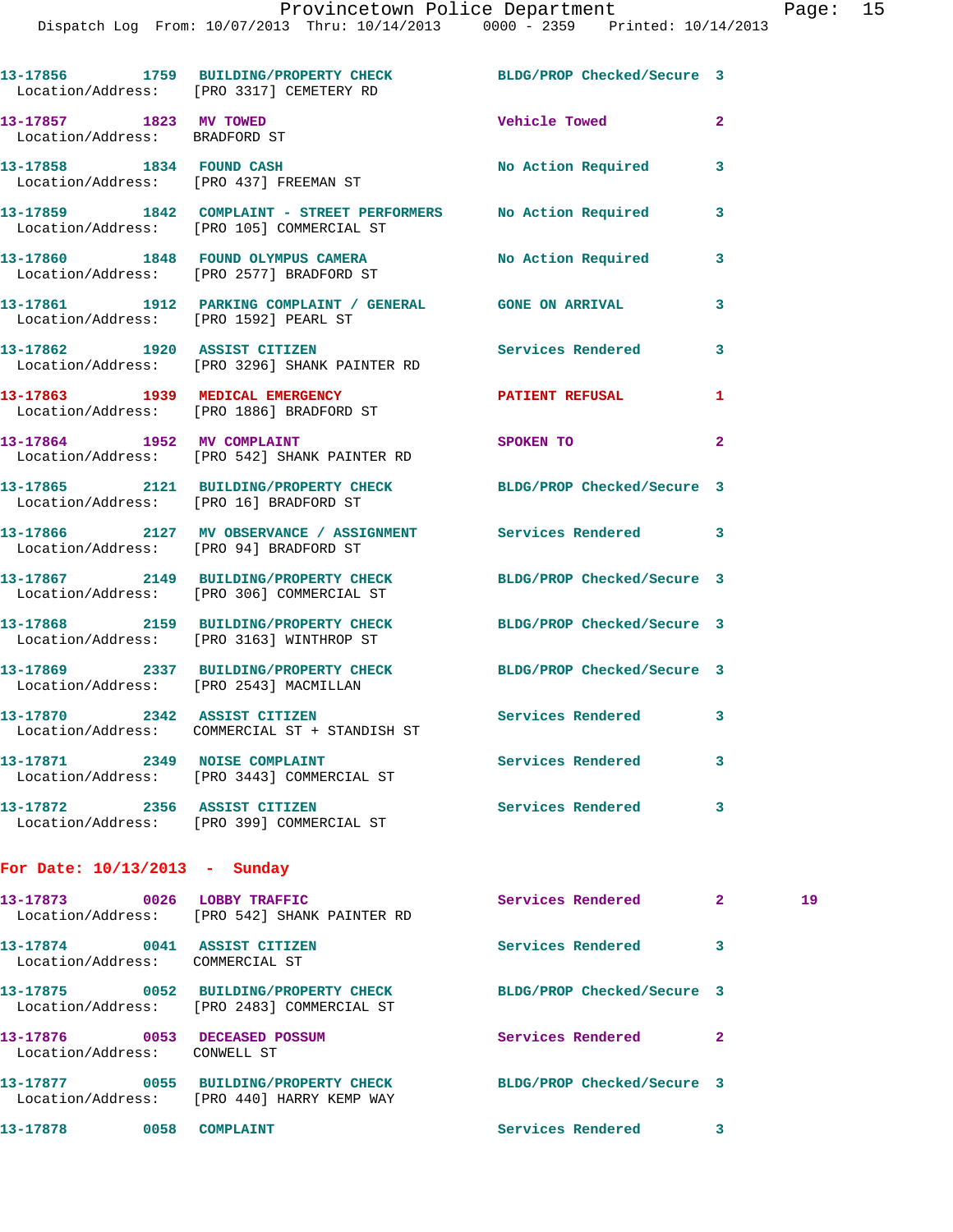|                                       | Dispatch Log From: 10/07/2013 Thru: 10/14/2013 0000 - 2359 Printed: 10/14/2013                                          | Provincetown Police Department |              | Page: 16 |  |
|---------------------------------------|-------------------------------------------------------------------------------------------------------------------------|--------------------------------|--------------|----------|--|
|                                       | Location/Address: [PRO 105] COMMERCIAL ST                                                                               |                                |              |          |  |
| 13-17880 0150 MV STOP                 | Location/Address: [PRO 2513] ROUTE 6                                                                                    | <b>VERBAL WARNING 3</b>        |              |          |  |
|                                       | 13-17881 0715 BUILDING/PROPERTY CHECK BLDG/PROP Checked/Secure 3<br>Location/Address: [PRO 2500] COMMERCIAL ST          |                                |              |          |  |
|                                       | 13-17882 0736 BUILDING/PROPERTY CHECK BLDG/PROP Checked/Secure 3<br>Location/Address: [PRO 2898] JEROME SMITH RD        |                                |              |          |  |
|                                       | 13-17883 0741 MV OBSERVANCE / ASSIGNMENT Citation/Warning Issued 3<br>Location/Address: BRADFORD ST + ALLERTON ST       |                                |              |          |  |
| 13-17884 0758 VERBAL SPEED            | Location/Address: KENDALL LN + BRADFORD ST                                                                              | VERBAL WARNING 3               |              |          |  |
|                                       | 13-17885 0807 BUILDING/PROPERTY CHECK BLDG/PROP Checked/Secure 3<br>Location/Address: [PRO 530] SHANKPAINTER RD         |                                |              |          |  |
|                                       | 13-17886 0809 MV OBSERVANCE / ASSIGNMENT No Action Required 3<br>Location/Address: SHANK PAINTER RD + CAPTAIN BERTIE RD |                                |              |          |  |
|                                       | 13-17887 0823 VERBAL STOP SIGN<br>Location/Address: [PRO 3296] SHANK PAINTER RD                                         | <b>VERBAL WARNING</b>          | $\mathbf{3}$ |          |  |
|                                       | 13-17888 0836 BUILDING/PROPERTY CHECK Services Rendered 3<br>Location/Address: [PRO 2481] TREMONT ST                    |                                |              |          |  |
|                                       | 13-17889 0842 MV DISABLED<br>Location/Address: [PRO 2518] ROUTE 6                                                       | No Action Required 2           |              |          |  |
|                                       | 13-17890 0855 PARKING COMPLAINT<br>Location/Address: [PRO 488] MAYFLOWER AVE                                            | No Action Required             | $\mathbf{2}$ |          |  |
|                                       | 13-17891 0905 SPEED DOLLY ASSIGNMENT Services Rendered 3<br>Location/Address: [PRO 2391] BRADFORD ST                    |                                |              |          |  |
|                                       | 13-17892 0909 911 GENERAL<br>Location/Address: [PRO 542] SHANK PAINTER RD                                               | No Action Required             | $\mathbf{1}$ |          |  |
| Location/Address: CONWELL ST          | 13-17894 0926 MV OBSERVANCE / ASSIGNMENT No Action Required 3                                                           |                                |              |          |  |
|                                       | 13-17895 1115 BUILDING/PROPERTY CHECK BLDG/PROP Checked/Secure 3<br>Location/Address: [PRO 2483] COMMERCIAL ST          |                                |              |          |  |
| Location/Address: [PRO 879] CONANT ST | 13-17896 1117 PARKED MV/TICKETED                                                                                        | Services Rendered              | 1            |          |  |
|                                       | 13-17897 1129 FOUND CELLPHONE/RETURNED<br>Location/Address: [PRO 2277] BRADFORD ST                                      | Services Rendered              | 3            |          |  |
|                                       | 13-17898 1135 VERBAL UNINSPECTED<br>Location/Address: HARRY KEMP WAY + CONWELL ST                                       | <b>VERBAL WARNING</b>          | 3            |          |  |
| Location/Address: [PRO 3222] ALDEN ST | 13-17899 1154 SYNCOPAL/TRANSPORT                                                                                        | Transported to Hospital 1      |              |          |  |
|                                       | 13-17900 1205 NAUSEA/TRANSPORT<br>Location/Address: [PRO 1953] COMMERCIAL ST                                            | Transported to Hospital 1      |              |          |  |
|                                       | 13-17901 1233 CITATION 89/9<br>Location/Address: [PRO 2391] BRADFORD ST                                                 | Citation/Warning Issued 3      |              |          |  |
|                                       | 13-17902 1259 FOUND CLUTCH PURSE/CLAIMED Services Rendered 3<br>Location/Address: [PRO 2564] COMMERCIAL ST              |                                |              |          |  |
|                                       | 13-17903 1311 SPEED/1-WAY<br>Location/Address: CARVER ST + COMMERCIAL ST                                                | <b>SPOKEN TO</b>               | 3            |          |  |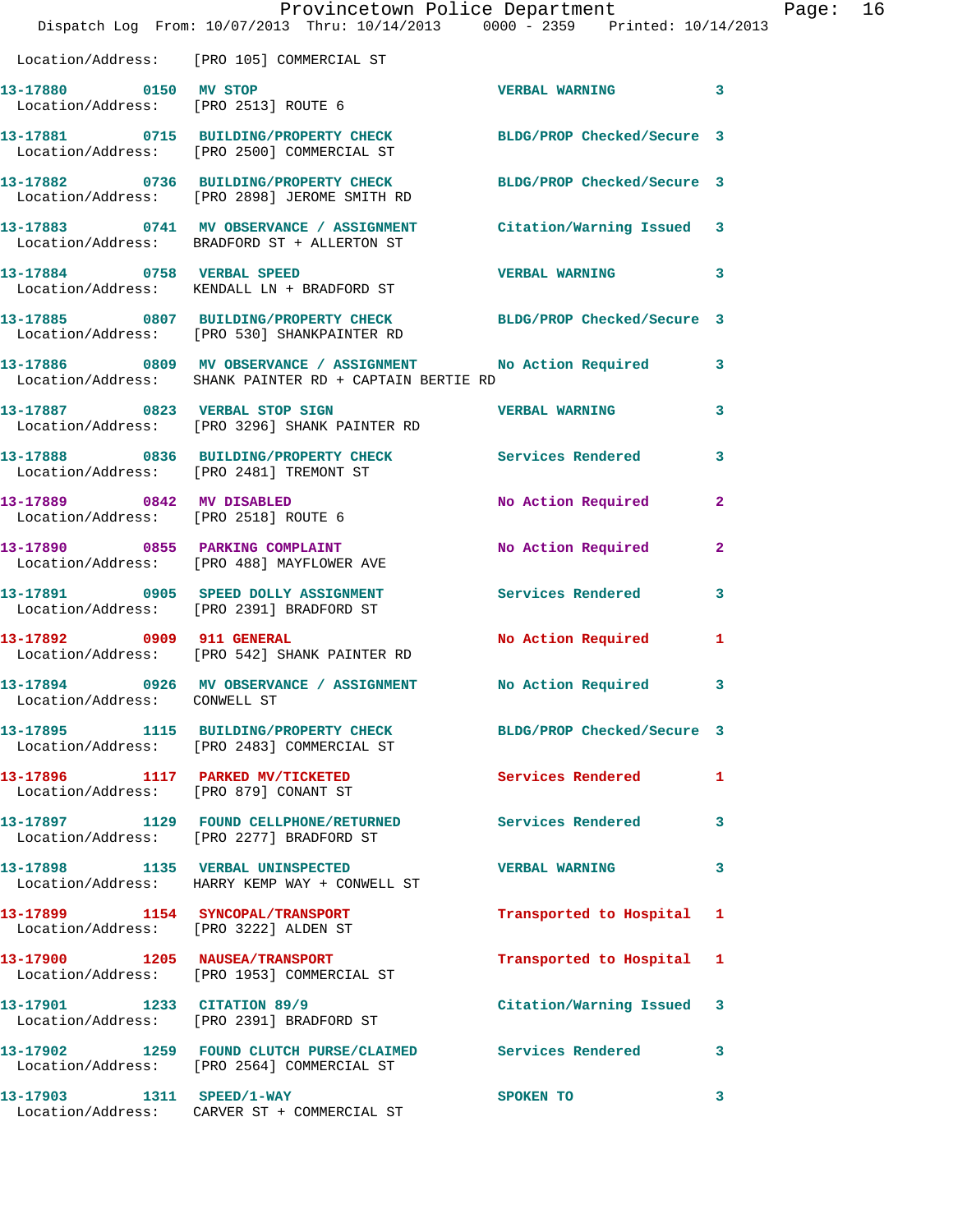|                                    | Provincetown Police Department<br>Dispatch Log From: 10/07/2013 Thru: 10/14/2013 0000 - 2359 Printed: 10/14/2013 |                            |                | Page: 17 |  |
|------------------------------------|------------------------------------------------------------------------------------------------------------------|----------------------------|----------------|----------|--|
|                                    | 13-17904 1318 MV STOP/NO ACTION No Action Required 3<br>Location/Address: [PRO 338] SHANK PAINTER RD             |                            |                |          |  |
| Location/Address: SHANK PAINTER RD | 13-17905 1325 MV OBSERVANCE / ASSIGNMENT Services Rendered 3                                                     |                            |                |          |  |
|                                    | 13-17906 1345 VERBAL SPEED<br>Location/Address: [PRO 2043] BRADFORD ST                                           | VERBAL WARNING 3           |                |          |  |
|                                    | 13-17907 1348 BUILDING/PROPERTY CHECK BLDG/PROP Checked/Secure 3<br>Location/Address: [PRO 391] COMMERCIAL ST    |                            |                |          |  |
|                                    | 13-17908 1353 THREATS<br>Location/Address: [PRO 105] COMMERCIAL ST                                               | Could Not Locate 2         |                |          |  |
|                                    | 13-17909 1416 MV LOCKOUT<br>Location/Address: [PRO 517] RACE POINT RD                                            | Services Rendered          | $\overline{2}$ |          |  |
|                                    | 13-17910 1512 LOST WALLET/FOUND Services Rendered 3<br>Location/Address: [PRO 542] SHANK PAINTER RD              |                            |                |          |  |
|                                    | 13-17911 1532 LARCENY / FORGERY / FRAUD Services Rendered<br>Location/Address: [PRO 526] RYDER ST EXT            |                            | $\mathbf{2}$   |          |  |
|                                    | 13-17912 1537 PARK, WALK & TALK Services Rendered 2<br>Location/Address: [PRO 105] COMMERCIAL ST                 |                            |                |          |  |
|                                    | 13-17913 1604 PARK, WALK & TALK 1999 Services Rendered<br>Location/Address: [PRO 2266] COMMERCIAL ST             |                            | $\mathbf{2}$   |          |  |
|                                    | 13-17914 1609 PARKING COMPLAINT / GENERAL Services Rendered 3<br>Location/Address: [PRO 105] COMMERCIAL ST       |                            |                |          |  |
|                                    | 13-17915 1612 BUILDING/PROPERTY CHECK BLDG/PROP Checked/Secure 3<br>Location/Address: [PRO 488] MAYFLOWER ST     |                            |                |          |  |
|                                    | 13-17919 1700 FOUND EYEGLASSES<br>Location/Address: [PRO 189] COMMERCIAL ST                                      | Services Rendered 3        |                |          |  |
|                                    | 13-17916 1709 FOUND IPHONE/CLAIMED Services Rendered 3<br>Location/Address: [PRO 542] SHANK PAINTER RD           |                            |                |          |  |
|                                    | 13-17917 1711 BUILDING/PROPERTY CHECK<br>Location/Address: [PRO 2500] COMMERCIAL ST                              | BLDG/PROP Checked/Secure 3 |                |          |  |
|                                    | 13-17918 1716 SERVICE CALL<br>Location/Address: [PRO 3456] RYDER ST EXT                                          | <b>No Action Required</b>  | 3              |          |  |
| 13-17921 1740 DEAD FOX             | Location/Address: [PRO 606] CONWELL ST                                                                           | Services Rendered          | $\overline{2}$ |          |  |
|                                    | 13-17920 1745 SPEED DOLLY ASSIGNMENT<br>Location/Address: [PRO 2391] BRADFORD ST                                 | No Action Required         | 3              |          |  |
|                                    | 13-17922 1803 MEDICAL EMERGENCY<br>Location/Address: [PRO 706] BAYBERRY AVE                                      | <b>PATIENT REFUSAL</b>     | 1              |          |  |
| Location/Address: [PRO 2] ALDEN ST | 13-17923 1835 BUILDING/PROPERTY CHECK BLDG/PROP Checked/Secure 3                                                 |                            |                |          |  |
|                                    | 13-17924 1836 MEDICAL EMERGENCY<br>Location/Address: [PRO 371] COMMERCIAL ST                                     | Transported to Hospital 1  |                |          |  |
|                                    | 13-17925 1857 BUILDING/PROPERTY CHECK<br>Location/Address: [PRO 306] COMMERCIAL ST                               | BLDG/PROP Checked/Secure 3 |                |          |  |
|                                    | 13-17927 1910 BUILDING/PROPERTY CHECK BLDG/PROP Checked/Secure 3<br>Location/Address: [PRO 175] COMMERCIAL ST    |                            |                |          |  |
|                                    | 13-17928 1957 BUILDING/PROPERTY CHECK<br>Location/Address: [PRO 2206] COMMERCIAL ST                              | BLDG/PROP Checked/Secure 3 |                |          |  |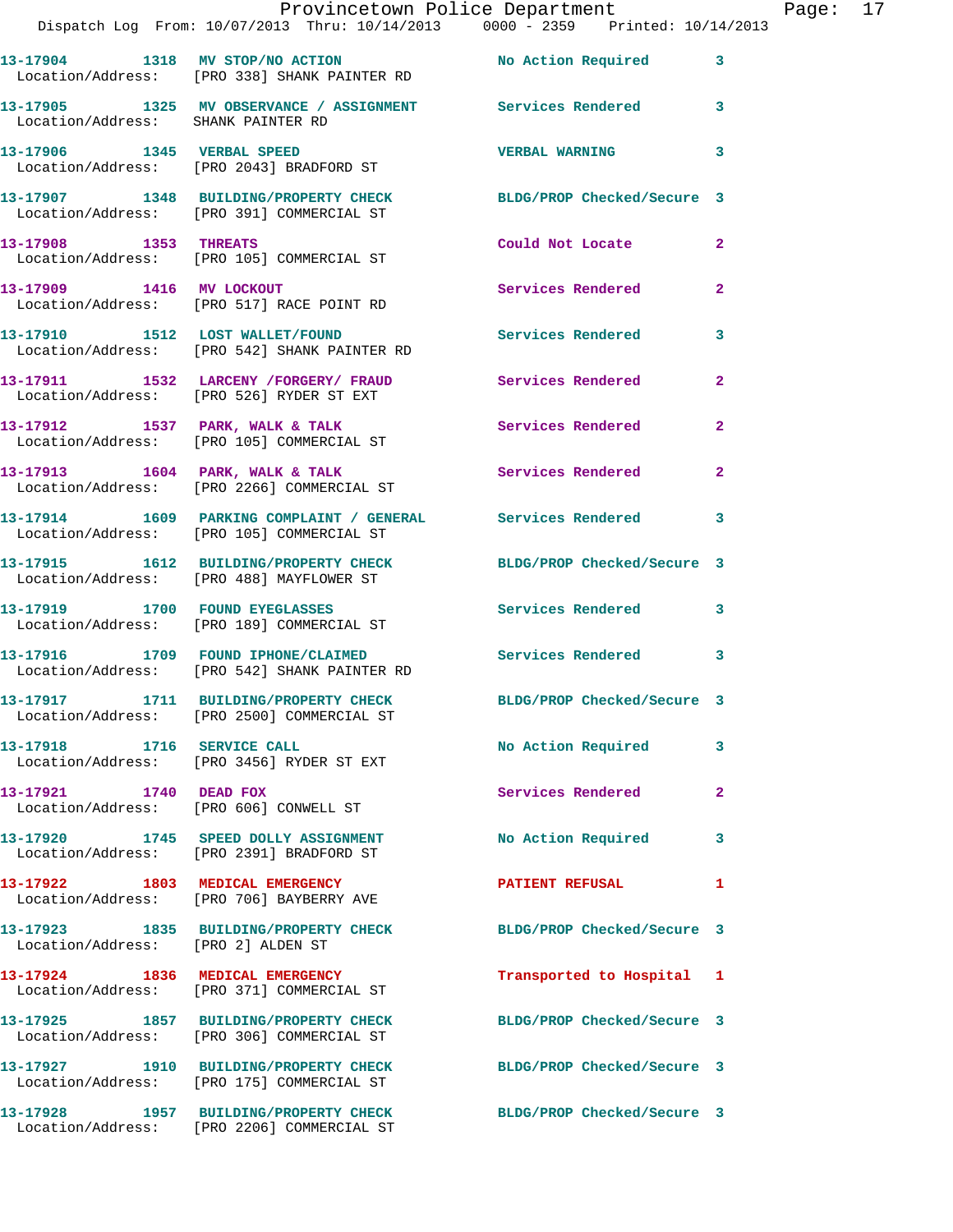Dispatch Log From: 10/07/2013 Thru: 10/14/2013 0000 - 2359 Printed: 10/14/2013

|                                                                   | 13-17929 2023 FOUND KEYS<br>Location/Address: [PRO 105] COMMERCIAL ST                                          | Services Rendered         | $\overline{\mathbf{3}}$ |              |
|-------------------------------------------------------------------|----------------------------------------------------------------------------------------------------------------|---------------------------|-------------------------|--------------|
|                                                                   | 13-17931 2042 DOMESTIC DISTURBANCE/ASSAULT Unfounded<br>Location/Address: [PRO 547] COMMERCIAL ST              |                           | 1                       |              |
| 13-17932 2047 MV STOP                                             | Location/Address: [PRO 539] SHANK PAINTER RD                                                                   | <b>VERBAL WARNING</b>     | 3                       |              |
|                                                                   | 13-17933  2058  FOUND CAMERA<br>Location/Address: [PRO 105] COMMERCIAL ST                                      | <b>Services Rendered</b>  | $\overline{\mathbf{3}}$ |              |
|                                                                   | 13-17934 2116 BUILDING/PROPERTY CHECK BLDG/PROP Checked/Secure 3<br>Location/Address: [PRO 2206] COMMERCIAL ST |                           |                         |              |
|                                                                   | 13-17935 2159 COMPLAINT<br>Location/Address: [PRO 3259] MACMILLAN WHARF                                        | SPOKEN TO                 | 3                       |              |
|                                                                   | 13-17936 2215 CODE 99/MEDICAL EMERGENCY<br>Location/Address: [PRO 3455] BRADFORD ST                            | Transported to Hospital 1 |                         | $\mathbf{1}$ |
|                                                                   | 13-17937 2231 FOUND BLACK BAG<br>Location/Address: [PRO 3214] COMMERCIAL ST                                    | Services Rendered         | 3                       |              |
| 13-17938 2314 COMPLAINT<br>Location/Address: [PRO 94] BRADFORD ST |                                                                                                                | Could Not Locate          | 3 <sup>2</sup>          | 5            |
| 13-17940 2347 COMPLAINT                                           |                                                                                                                | Unfounded                 | 3                       |              |

## **For Date: 10/14/2013 - Monday**

Location/Address: [PRO 94] BRADFORD ST

|                                                               | 13-17941 0006 BUILDING/PROPERTY CHECK BLDG/PROP Checked/Secure 3<br>Location/Address: [PRO 444] HIGH POLE HILL |                        |                         |              |
|---------------------------------------------------------------|----------------------------------------------------------------------------------------------------------------|------------------------|-------------------------|--------------|
|                                                               | 13-17942 0028 BUILDING/PROPERTY CHECK BLDG/PROP Checked/Secure 3<br>Location/Address: [PRO 2483] COMMERCIAL ST |                        |                         |              |
|                                                               | 13-17943 0034 BUILDING/PROPERTY CHECK BLDG/PROP Checked/Secure 3<br>Location/Address: [PRO 2483] COMMERCIAL ST |                        |                         |              |
|                                                               | 13-17944 0114 MV OBSERVANCE / ASSIGNMENT Services Rendered<br>Location/Address: [PRO 2577] BRADFORD ST         |                        | $\mathbf{3}$            |              |
|                                                               | 13-17945 0126 ASSIST CITIZEN<br>Location/Address: [PRO 2667] CAPTAIN BERTIE RD                                 | <b>GONE ON ARRIVAL</b> | $\overline{\mathbf{3}}$ |              |
|                                                               | 13-17946 0148 BUILDING/PROPERTY CHECK BLDG/PROP Checked/Secure 3<br>Location/Address: [PRO 564] BAYBERRY AVE   |                        |                         |              |
|                                                               | 13-17947 0435 BUILDING/PROPERTY CHECK BLDG/PROP Checked/Secure 3<br>Location/Address: [PRO 341] COMMERCIAL ST  |                        |                         |              |
| 13-17948 0557 LOBBY TRAFFIC                                   | Location/Address: [PRO 542] SHANK PAINTER RD                                                                   | Services Rendered      | 2 <sup>1</sup>          | $\mathbf{1}$ |
|                                                               | 13-17949 0611 SPEED DOLLY ASSIGNMENT Services Rendered<br>Location/Address: [PRO 2391] BRADFORD ST             |                        | $\overline{\mathbf{3}}$ |              |
| Location/Address: [PRO 2521] ROUTE 6                          | 13-17950 0622 MV OBSERVANCE / ASSIGNMENT Services Rendered                                                     |                        | $\overline{\mathbf{3}}$ |              |
| 13-17951 0636 COMPLAINT<br>Location/Address: OLD ANN PAGE WAY |                                                                                                                | Services Rendered      | $\overline{\mathbf{3}}$ |              |
|                                                               | 13-17952 0729 GENERATOR TEST                                                                                   | No Action Required     | $\mathbf{3}$            |              |
|                                                               | 13-17953 0740 BUILDING/PROPERTY CHECK BLDG/PROP Checked/Secure 3<br>Location/Address: [PRO 2483] COMMERCIAL ST |                        |                         |              |